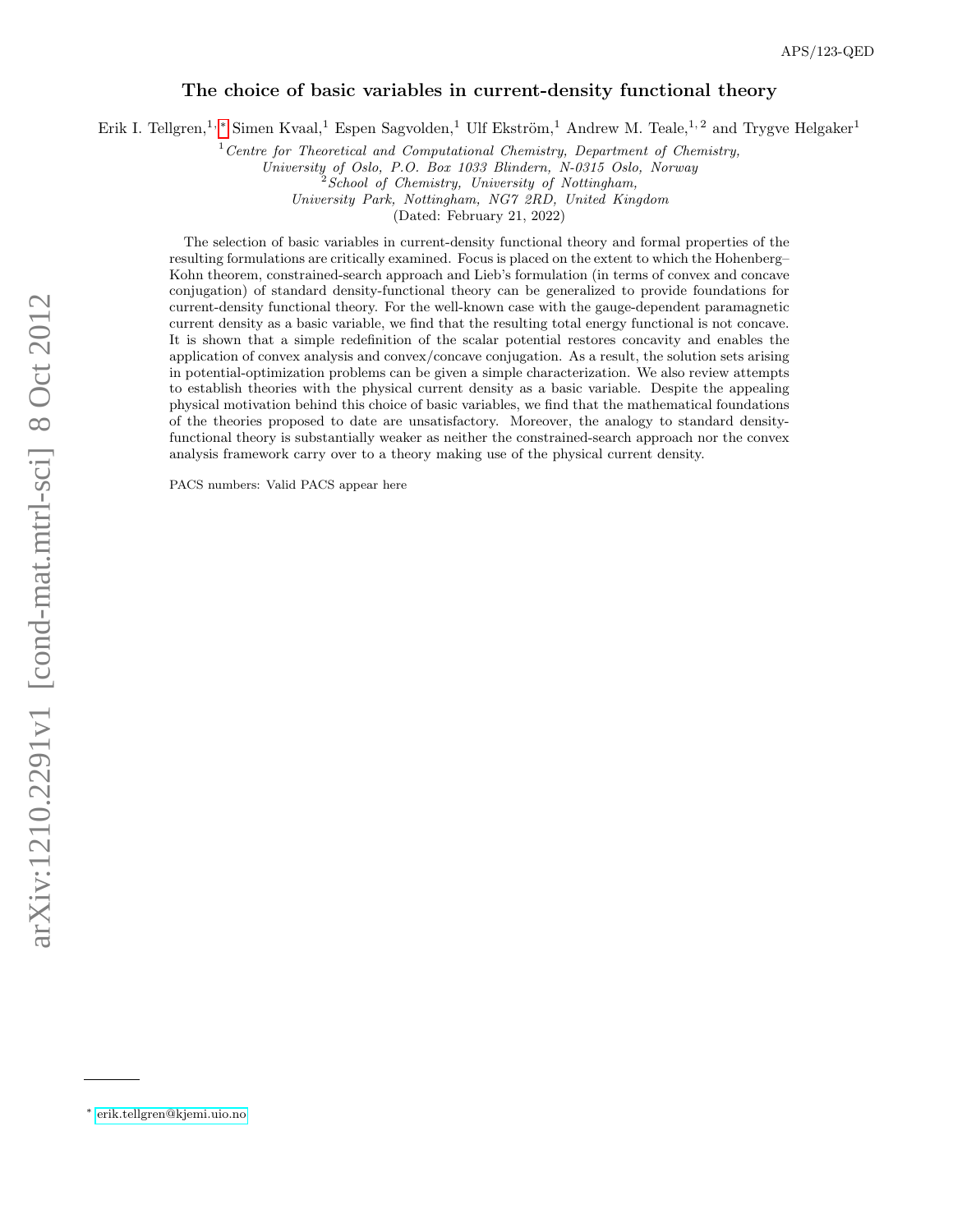### I. INTRODUCTION

Density-functional theory (DFT) constitutes one of the most popular methods in quantum chemistry. The foundations of DFT rest in particular on three contributions: First, the Hohenberg–Kohn (HK) theorems established a one-to-one mapping between a set of scalar potentials and a set of ground-state densities as well as a variation principle based on the density [\[1\]](#page-17-0). Here, the density is the charge density (strictly, the negative of the charge density in units of the elementary electron charge). Second, the Levy–Lieb constrained-search expression provided a formal but explicit expression for the intrinsic energy (the universal density functional) and clarified significant fundamental points [\[2\]](#page-17-1). Third, Lieb further generalized the universal functional to a convex functional represented in terms of a Legendre–Fenchel transform [\[3\]](#page-17-2). From a mathematical point of view, Lieb's formulation is particularly attractive as it allows application of convex analysis to establish several properties of the intrinsic energy functional [\[4–](#page-17-3)[6\]](#page-17-4). Additionally, Lieb's framework has made feasible practical calculations of approximations to the exact intrinsic energy functional and adiabatic connection curves [\[7–](#page-17-5)[11\]](#page-17-6), enabling detailed comparisons of the properties of approximate and near-exact density functionals to be made [\[12–](#page-17-7)[17\]](#page-18-0).

Standard DFT, involving universal energy functionals of only the charge density, is limited to the treatment of physical systems that may be represented as eigenstates of Hamiltonians that differ only in their scalar potentials. To treat systems subject to an external magnetic field, it is necessary to introduce an additional dependence on the magnetic field or its associated vector potential into the Hamiltonian. Consequently, a dependence on a corresponding variable apart from charge density is needed in the universal energy functional. In magnetic-field density functional theory (B-DFT) this is resolved by constructing a family of density functionals—one for each external magnetic field[\[18,](#page-18-1) [19\]](#page-18-2).

In the present work, we consider the alternative current density-functional theory (CDFT), where the additional variable is either the paramagnetic current density or the physical current density. We restrict our attention to non-relativistic formulations and most of the discussion will for simplicity not be concerned with densities or densitycontributions arising from spin-degrees of freedom. We term the variables on which the energy functionals explicitly depend the basic variables and make a distinction between basic densities and basic potentials. Many choices of basic densities are conceivable [\[20,](#page-18-3) [21\]](#page-18-4); we require only that the choices result in useful density-functional theories. Our perspective thus differs from that in recent works on CDFT by Pan and Sahni [\[22–](#page-18-5)[25\]](#page-18-6), who restrict the term basic *variable* to variables that admit an HK theorem. Although it appears naturally in the generic framework introduced by Ayers and Fuentealba [\[21\]](#page-18-4), the possibility of choosing basic potentials other than the standard electromagnetic potentials and fields has not previously been explored in detail.

By far the most developed form of CDFT is that due to Vignale and Rasolt [\[26,](#page-18-7) [27\]](#page-18-8), who use the charge and paramagnetic current densities as basic variables. For these variables, a Kohn–Sham approach has been formulated [\[26\]](#page-18-7) with an associated adiabatic-connection [\[28\]](#page-18-9), virial and scaling relations [\[28–](#page-18-9)[31\]](#page-18-10) analogous to standard Kohn–Sham DFT. In addition, optimized-effective-potential (OEP) approaches based on this formulation of CDFT have been presented to treat non-collinear magnetism [\[32](#page-18-11)[–35\]](#page-18-12) and extensions to time-dependent CDFT have been considered [\[36–](#page-18-13) [42\]](#page-18-14).

However, in CDFT based on the charge and paramagnetic current densities as basic variables, no HK-type theorem exists and the consequences of this have been extensively discussed in the literature [\[43\]](#page-18-15). In the present work, we examine this question for CDFT in some detail, demonstrating how convex analysis of the underlying universal density functional can be a significant aid in clarifying the relationship between basic variables of CDFT and the potentials. A CDFT featuring the gauge-invariant physical current density (rather than the paramagnetic current density) as a basic variable is appealing from a physical perspective and is therefore also considered here. Specifically, we examine the formulations due to Diener [\[44\]](#page-18-16) and Pan and Sahni [\[22\]](#page-18-5).

We begin in Sec. [II](#page-1-0) by introducing notation related to sets of basic potentials, basic densities, and mappings between them. In Sec. [III,](#page-3-0) we consider CDFTs that use the charge and paramagnetic current densities as basic variables—in particular, Sec. [III E](#page-6-0) establishes the concavity of a universal density functional based on these variables and Sec. [III H](#page-10-0) outlines the opportunities that this formulation affords for numerical studies of this functional. Next, in Sec. [IV,](#page-11-0) the use of the charge and physical current densities as basic variables is considered and two previous formulations [\[22,](#page-18-5) [44\]](#page-18-16) are examined. Our concluding remarks are presented in Sec. [V.](#page-16-0)

## <span id="page-1-0"></span>II. A REVIEW OF DFT

Before discussing CDFT, we briefly review standard DFT, with emphasis on Lieb's treatment based on convex conjugation [\[3\]](#page-17-2). The concepts and techniques of convex analysis introduced here are well suited to the study of DFT and will later be used in our discussion of CDFT. Some background is also given in the Appendix.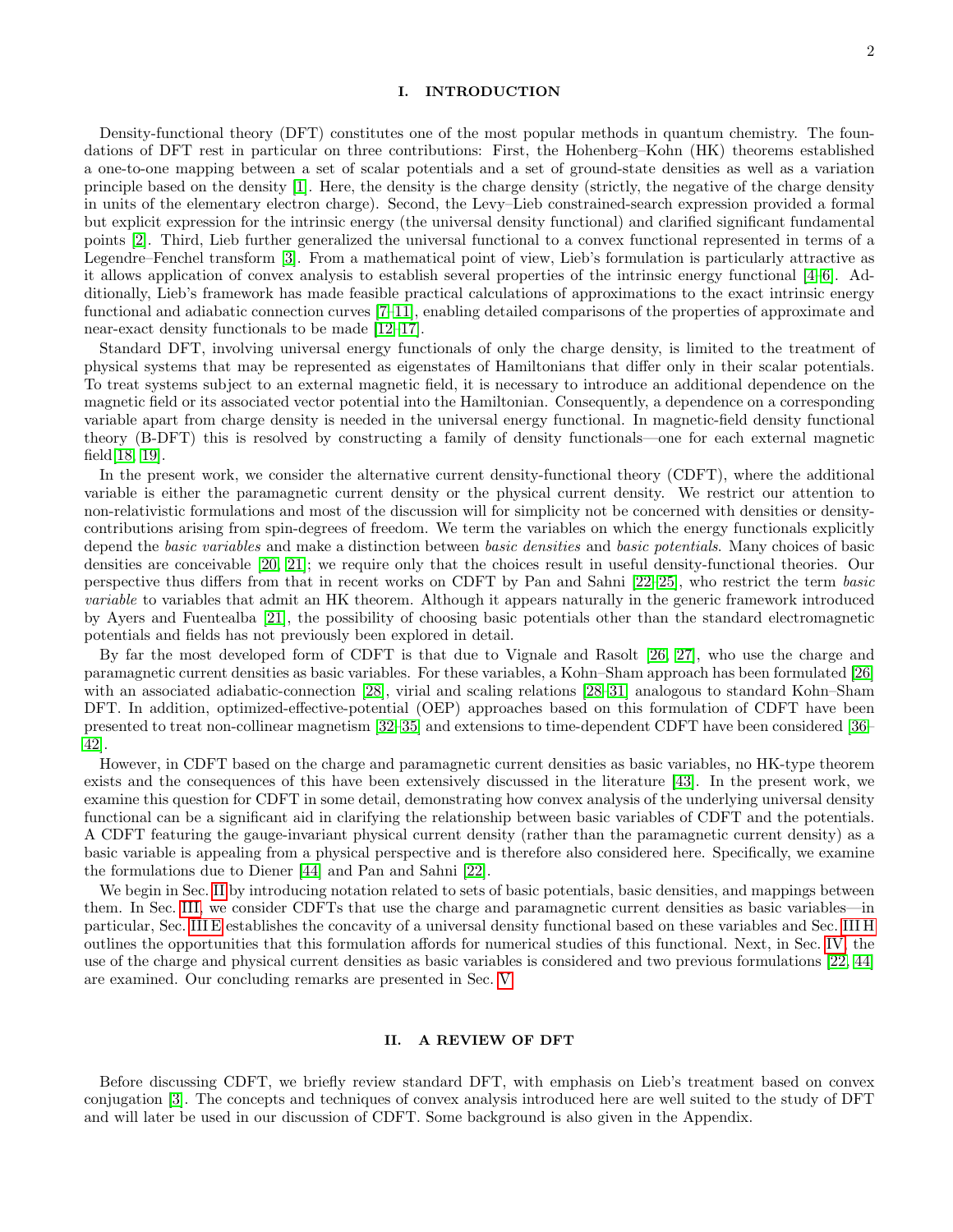We consider a system of N electrons with an electronic Hamiltonian of the form (in atomic units)

<span id="page-2-4"></span>
$$
H[v] = \frac{1}{2} \sum_{k} p_k^2 + \sum_{k} v(\mathbf{r}_k) + W,
$$
\n(1)

where  $\mathbf{p}_k = -i\nabla_k$  is the canonical momentum operator of electron k,  $v(\mathbf{r})$  is the external potential at position r, and  $W = \sum_{k \leq l} r_{kl}^{-1}$  is the two-electron Coulomb repulsion operator. The state of the system is described by a density matrix  $\Gamma$ , which is a convex combination of normalized N-electron pure-state density matrices

<span id="page-2-5"></span>
$$
\Gamma = \sum_{i} \lambda_i |\psi_i\rangle\langle\psi_i|, \quad \lambda_i \ge 0, \quad \sum_{i} \lambda_i = 1,
$$
\n(2)

where the wave functions  $\psi_i$  are antisymmetric in the space and spin coordinates  $\mathbf{x}_k = (\mathbf{r}_k, \sigma_k)$  of the N electrons. The electron density associated with such density matrices is given by

<span id="page-2-6"></span>
$$
\rho(\mathbf{r}) = \sum_{i} \lambda_i \rho_i(\mathbf{r}), \ \rho_i(\mathbf{r}_1) = N \int \psi_i^* \psi_i d\tau_{-1}, \tag{3}
$$

where the volume element is  $d\tau_{-1} = d\sigma_1 d\mathbf{x}_2 \cdots d\mathbf{x}_N$ , i.e., the integration is over all N spin and spatial coordinates except  $r_1$ . The ground-state energy is obtained from the Rayleigh–Ritz variation principle,

<span id="page-2-0"></span>
$$
E[v] = \inf_{\Gamma} \text{Tr}(\Gamma H[v]),\tag{4}
$$

where the minimization is over all N-electron density matrices.

An infimum rather than a minimum is taken in Eq. [\(4\)](#page-2-0) since v may or may not support an N-electron ground state. The set of potentials that support one or more N-electron ground states (and for which therefore the infimum is attained) is denoted by  $\mathcal{V}_N$ ; the potentials in  $\mathcal{V}_N$  are sometimes said to be  $\rho$ -representable. Conversely, a density that is an ensemble ground-state density for some potential  $v \in V_N$  is said to be (ensemble) v-representable; the set of v-representable densities is denoted by  $\mathcal{B}_N$ . For convenience, we shall also refer to  $\rho$ -representable potentials and v-representable densities as ground-state potentials and densities, respectively.

In the constrained-search formalism of DFT, we write the Rayleigh–Ritz variation principle as an HK variation principle,

<span id="page-2-1"></span>
$$
E[v] = \inf_{\rho \in \mathcal{I}_N} \left( F[\rho] + (\rho|v) \right),\tag{5}
$$

where  $\mathcal{I}_N$  is the set of N-representable densities—that is, the set of the nonnegative densities  $\rho$  with  $\int \rho(\mathbf{r})d\mathbf{r} = N$ and with a finite von Weizsäcker kinetic energy. The Lieb constrained-search functional  $F$  is given by

<span id="page-2-7"></span>
$$
F[\rho] = \inf_{\Gamma \mapsto \rho} \text{Tr}(\Gamma H[0]),\tag{6}
$$

where the notation  $\Gamma \mapsto \rho$  indicates that the minimization is restricted to density matrices Γ that reproduce the density  $\rho$ . If  $\rho$  is not N-representable, no such  $\Gamma$  exists, and  $F[\rho] = +\infty$  by definition. The HK variation principle in Eq. [\(5\)](#page-2-1) is well defined for all potentials v that have a finite pairing with every  $\rho \in \mathcal{I}_N$ ,

$$
(\rho|v) = \int \rho(\mathbf{r}) v(\mathbf{r}) d\mathbf{r}.\tag{7}
$$

An especially attractive formulation of DFT is Lieb's formulation in terms of Legendre–Fenchel transformations or convex conjugation. This formulation is not only elegant, but also fits naturally in the well-developed mathematical field of convex analysis, allowing application of deep results of convex analysis to DFT, of which we will give some examples.

Lieb's formulation of DFT begins with the observation that the ground-state energy  $E[v]$  is upper semi-continuous and concave in v and therefore may be represented by its conjugate function: Lieb's universal density functional  $F[\rho]$ . The ground-state energy and density functionals are then related as

<span id="page-2-3"></span>
$$
E[v] = \inf_{\rho \in X} \left[ F[\rho] + (\rho|v) \right],\tag{8a}
$$

<span id="page-2-2"></span>
$$
F[\rho] = \sup_{v \in X^*} \left[ E[v] - (\rho|v) \right]. \tag{8b}
$$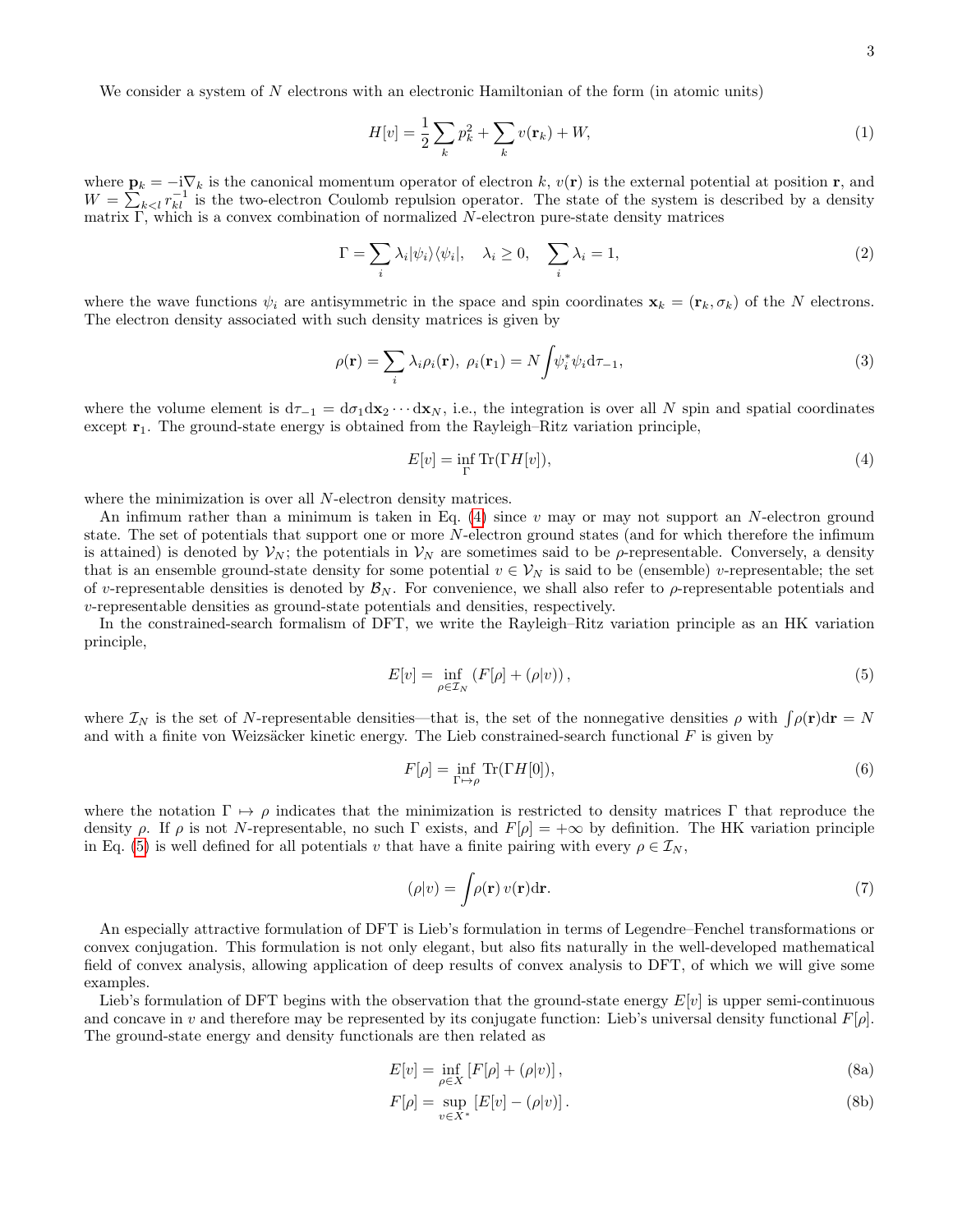Here, X is a Banach space (a complete normed vector space) that contains  $\mathcal{I}_N$ , and  $X^*$  is its dual—that is, the set of all bounded linear functionals on X (also a Banach space), thereby ensuring that  $|(\rho|v)| < +\infty$ . Lieb identified  $X = L^1 \cap L^3 \subset \mathcal{I}_N$  and  $X^* = L^{3/2} + L^{\infty}$ , which contains, among others, all Coulomb potentials. The observations that  $E[v]$  and  $F[\rho]$  are upper and lower semicontinuous concave and convex functions, respectively, together with the identification of the Banach spaces X and  $X^*$  are the key elements that place DFT within the setting of convex analysis.

The duality of  $E$  and  $F$  apparent in Eq. [\(8\)](#page-2-2) means that the same information is contained in either functional but encoded in different ways; this duality is emphasized by referring to  $E$  and  $F$  as the extrinsic and intrinsic energies, respectively, of the electronic system. The infimum and supremum expressions on the right-hand sides of Eqs. [\(8a\)](#page-2-3) and [\(8b\)](#page-2-2) feature linear pairings of densities and potentials and are therefore by construction concave and convex, respectively. Indeed, a necessary and sufficient condition for  $E[v]$  (F[p]) to be upper (lower) semicontinuous and concave (convex) is the existence of such expressions [\[45\]](#page-18-17).

Unlike the Lieb density-matrix constrained-search functional, the Levy–Lieb constrained-search functional, defined in terms of pure states rather than density matrices, is not convex and hence not identical to the Lieb functional.

In the present paper, we generalize Lieb's formulation of DFT to CDFT. In particular, we discuss the Vignale– Rasolt constrained-search functional as a generalization of the Lieb functional to systems in the presence of a vector potential. We shall see that such a generalization is possible after a redefinition of the scalar potential. However, we here leave aside technical questions such as lower semicontinuity and infimum and supremum domains (i.e., Banach spaces), which is the subject of future work; for a discussion of such mathematical issues within standard DFT, see Lieb  $[3]$  and Eschrig  $[4]$ . By contrast, the concavity of E and the convexity of F are essential properties for our discussion of CDFT. If  $E[v]$  happens to be non-concave, it cannot be represented by an expression like that in Eq.  $(8a)$ , even by allowing F to be non-convex. Therefore, no universal functional with a linear potential pairing can exist for non-concave energies (such as those of excited states of the same symmetry as the ground state).

## <span id="page-3-0"></span>III. THE PARAMAGNETIC CURRENT DENSITY AS A BASIC VARIABLE

A CDFT with the paramagnetic current as a basic density was considered in the seminal work of Vignale and Rasolt [\[26,](#page-18-7) [27\]](#page-18-8). In their formulation of CDFT, the basic potentials are the standard electromagnetic potentials  $(v, \mathbf{A})$ and the basic densities are the charge density and paramagnetic current density  $(\rho, \mathbf{j}_p)$ . We shall here first review their theory and then discuss an alternative formalism, based on a redefinition of the basic scalar potential.

#### A. Preliminaries

We consider electrons subject to time-independent external electromagnetic fields  $\mathbf{E}(\mathbf{r}) = -\nabla v(\mathbf{r})$  and  $\mathbf{B}(\mathbf{r}) =$  $\nabla \times \mathbf{A}(\mathbf{r})$ , represented by the scalar potential  $v(\mathbf{r})$  and the vector potential  $\mathbf{A}(\mathbf{r})$ , respectively. For potentials  $(v, \mathbf{A})$ , we introduce the equivalence relation

<span id="page-3-1"></span>
$$
(v', \mathbf{A}') \sim (v, \mathbf{A}) \iff (\nabla v', \nabla \times \mathbf{A}') = (\nabla v, \nabla \times \mathbf{A}),
$$
\n(9)

which defines equivalence classes of potentials that differ only by a static gauge transformation, thereby representing the same external fields.

We note that a general gauge transformation of v and **A** is given by  $v' = v - \partial f / \partial t$  and  $\mathbf{A}' = \mathbf{A} + \nabla f$ , for some arbitrary gauge function  $f(\mathbf{r}, t)$ . If **A** is to remain static after the transformation, we must require that  $f(\mathbf{r}, t) =$  $\chi(\mathbf{r}) - ct$ , where c is constant. It follows that a general time-independent gauge transformation is given by  $v' = v + c$ and  $\mathbf{A}' = \mathbf{A} + \nabla \chi$ , where the constant c and the function  $\chi(\mathbf{r})$  are independent. Therefore, the equivalence relation in Eq. [\(9\)](#page-3-1) holds if and only if there exists a constant c and a sufficiently well-behaved gauge function  $\chi(\mathbf{r})$  such that  $v' = v + c$  and  $\mathbf{A}' = \mathbf{A} + \nabla \chi$ .

In the presence of a vector potential, the electronic Hamiltonian in Eq. [\(1\)](#page-2-4) is modified by replacing the canonical momentum operator  $\mathbf{p}_k = -i\nabla_k$  by the mechanical (kinetic) momentum operator  $\boldsymbol{\pi}_k = -i\nabla_k + \mathbf{A}(\mathbf{r}_k)$ , yielding

<span id="page-3-3"></span>
$$
H[v, \mathbf{A}] = \frac{1}{2} \sum_{k} \pi_k^2 + \sum_{k} v(\mathbf{r}_k) + W.
$$
\n(10)

We have here omitted the spin-dependent term,  $\sum_k \mathbf{B}(\mathbf{r}_k) \cdot \mathbf{S}$ , from the Hamiltonian. By analogy with Eq. [\(4\)](#page-2-0), the Rayleigh–Ritz variation principle in the presence of a vector potential is given by

<span id="page-3-2"></span>
$$
E[v, \mathbf{A}] = \inf_{\Gamma} \text{Tr}(\Gamma H[v, \mathbf{A}]),\tag{11}
$$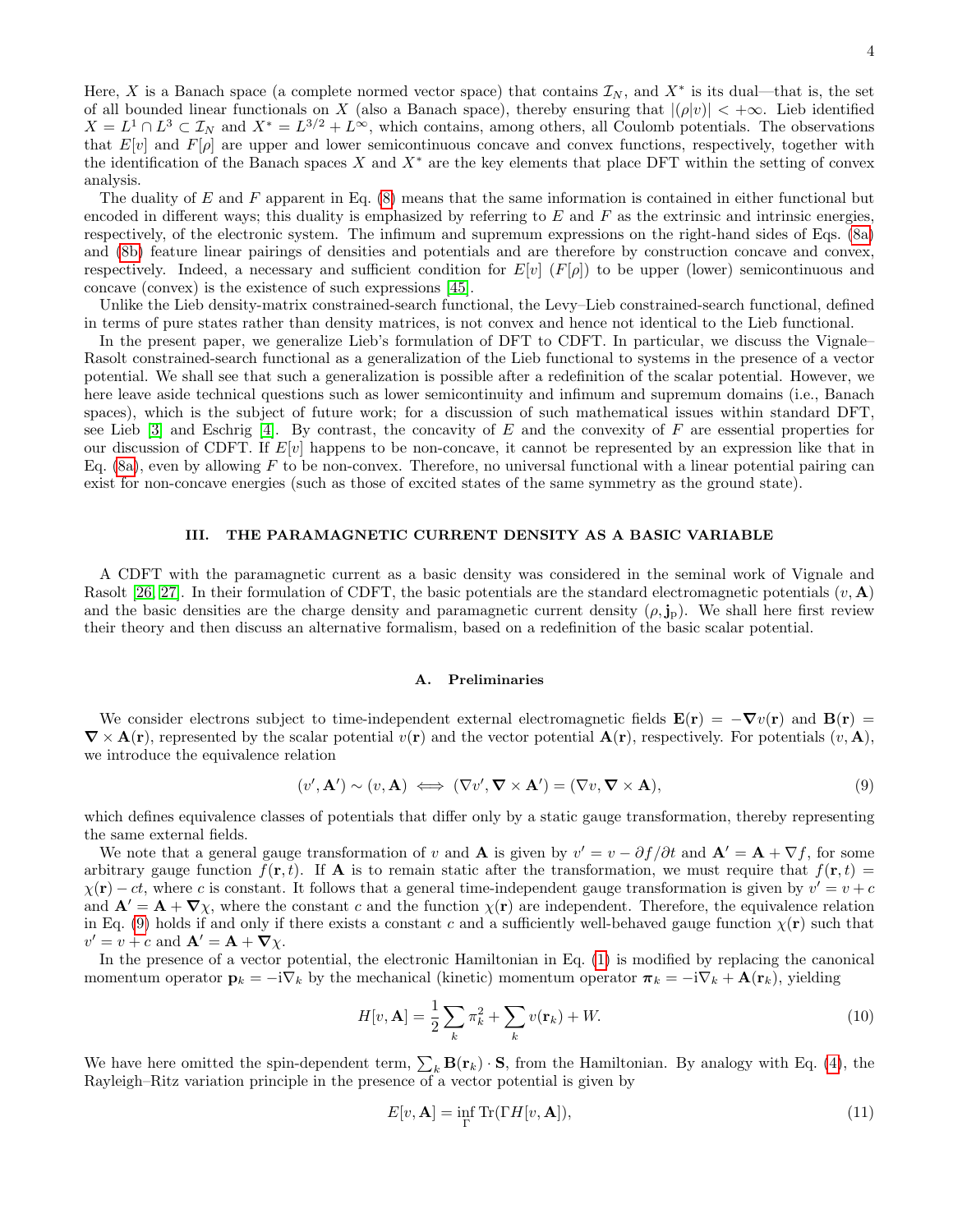where the minimization is over density matrices Γ containing N electrons, see Eq. [\(2\)](#page-2-5). An infimum rather than a minimum is taken to ensure that the energy is well defined also when  $(v, A)$  does not support a ground state. We denote the set of all potentials  $(v, A)$  that support a ground state with this Hamiltonian by

$$
\mathcal{V}_N = \{(v, \mathbf{A}) | H[v, \mathbf{A}] \text{ has a g.s.}\}\tag{12}
$$

and also introduce the related set

$$
\mathcal{U}_N = \{ (v + \frac{1}{2}A^2, \mathbf{A}) | H[v, \mathbf{A}] \text{ has a g.s.} \}
$$
\n
$$
(13)
$$

in preparation of a reparameterization of the scalar potential that will be introduced later.

In the presence of a vector potential, the ensemble ground-state charge densities  $\rho$  are as before given by Eq. [\(3\)](#page-2-6). Regarding the induced currents, we distinguish between the paramagnetic current density and the physical current density. The former is defined as

$$
\mathbf{j}_{\mathrm{p}}(\mathbf{r}_{1}) = \mathrm{Re}\sum_{ik} \lambda_{i} \int \psi_{i}^{*} \mathbf{p}_{k} \psi_{i} d\tau_{-1}.
$$
 (14)

The paramagnetic current density is gauge-dependent and unobservable. The physical current density is given by

$$
\mathbf{j}(\mathbf{r}_1) = \text{Re}\sum_{ik} \lambda_i \int \psi_i^* \pi_k \psi_i d\tau_{-1},\tag{15}
$$

and satisfies the relation  $\mathbf{j} = \mathbf{j}_p + \rho \mathbf{A}$ . Unlike the paramagnetic current, the physical current is gauge-invariant.

Finally, the sets of paramagnetic and physical v-representable ground-state densities are denoted by

$$
\mathcal{B}_N^{\mathbf{p}} = \{(\rho, \mathbf{j}_P)|(\rho, \mathbf{j}_P) \text{ is g.s. den. of some } H[v, \mathbf{A}]\},\tag{16}
$$

$$
\mathcal{B}_N = \{(\rho, \mathbf{j}) | (\rho, \mathbf{j}) \text{ is g.s. den. of some } H[v, \mathbf{A}]\},\tag{17}
$$

where both mixed and pure states are allowed.

#### B. Do paramagnetic densities determine potentials?

The HK theorem of standard DFT states that the ground-state density  $\rho$  determines the scalar potential v up to a constant shift. Hence, two potentials that differ by more than a constant shift cannot give rise to the same ground-state density. This fact establishes a mapping from ground-state densities to potentials.

Vignale and Rasolt established that two different potentials  $(v_1, A_1) \neq (v_2, A_2)$  with different ground-state wave functions  $\psi_1 \neq \psi_2$  cannot give rise to the same paramagnetic ground-state density  $(\rho, \mathbf{j}_p)$ . However, this does not establish an analogue of the HK theorem for CDFT [\[43\]](#page-18-15) since different potentials  $(v_1, \mathbf{A}_1) \neq (v_2, \mathbf{A}_2)$  can map to the same density in  $\mathcal{B}_N^{\bar{p}}$  via the same wave function,  $\Psi[v_1, A_1] = \Psi[v_2, A_2]$ . Vignale and Rasolt's result can be extended to a form that applies also when the ground states are degenerate: Let  $\psi_1$  be a ground state of  $H[v_1, A_1]$  and let  $\psi_2$ be a ground state of  $H[v_2, \mathbf{A}_2]$ . If  $\psi_1$  and  $\psi_2$  give rise to the same paramagnetic density,  $(\rho_{\psi_1}, \mathbf{j}_{p; \psi_1}) = (\rho_{\psi_2}, \mathbf{j}_{p; \psi_2}),$ then  $\psi_2$  is also a ground state of  $H[v_1, \mathbf{A}_1]$  and  $\psi_1$  is also a ground state of  $H[v_2, \mathbf{A}_2]$ .

The above statement appears to be as close as one can get to a HK-like result for paramagnetic densities  $(\rho, j_p)$ . A CDFT formulated in terms of the paramagnetic current density thus cannot be based on a formal mapping from ground-state densities to potentials. On the other hand, rigorous formulations of standard DFT do not rely on the HK mapping from densities to potentials. These rigorous formulations can be extended to the paramagnetic current density as a basic variable. The absence of an HK-type theorem in CDFT is therefore not a serious impediment.

### <span id="page-4-0"></span>C. The standard electromagnetic potentials as basic potentials

An important property of  $E[v]$  in Eq. [\(8a\)](#page-2-3) is its concavity in v, which established duality with the universal density functional  $F[\rho]$ . However, unlike  $E[v]$ , the energy functional  $E[v, \mathbf{A}]$  in Eq. [\(11\)](#page-3-2) is not concave. The non-concavity of  $E[v, A]$  is apparent in, for example, any diamagnetic ground state at vanishing external magnetic field. Such a ground state has a negative definite magnetizability tensor  $\chi$  and, when restricted to weak uniform magnetic fields  $\mathbf{B} \approx \mathbf{0}$ , the energy is a convex function  $E_0 - \frac{1}{2} \mathbf{B}^T \chi \mathbf{B}$  in **B** and therefore in **A**.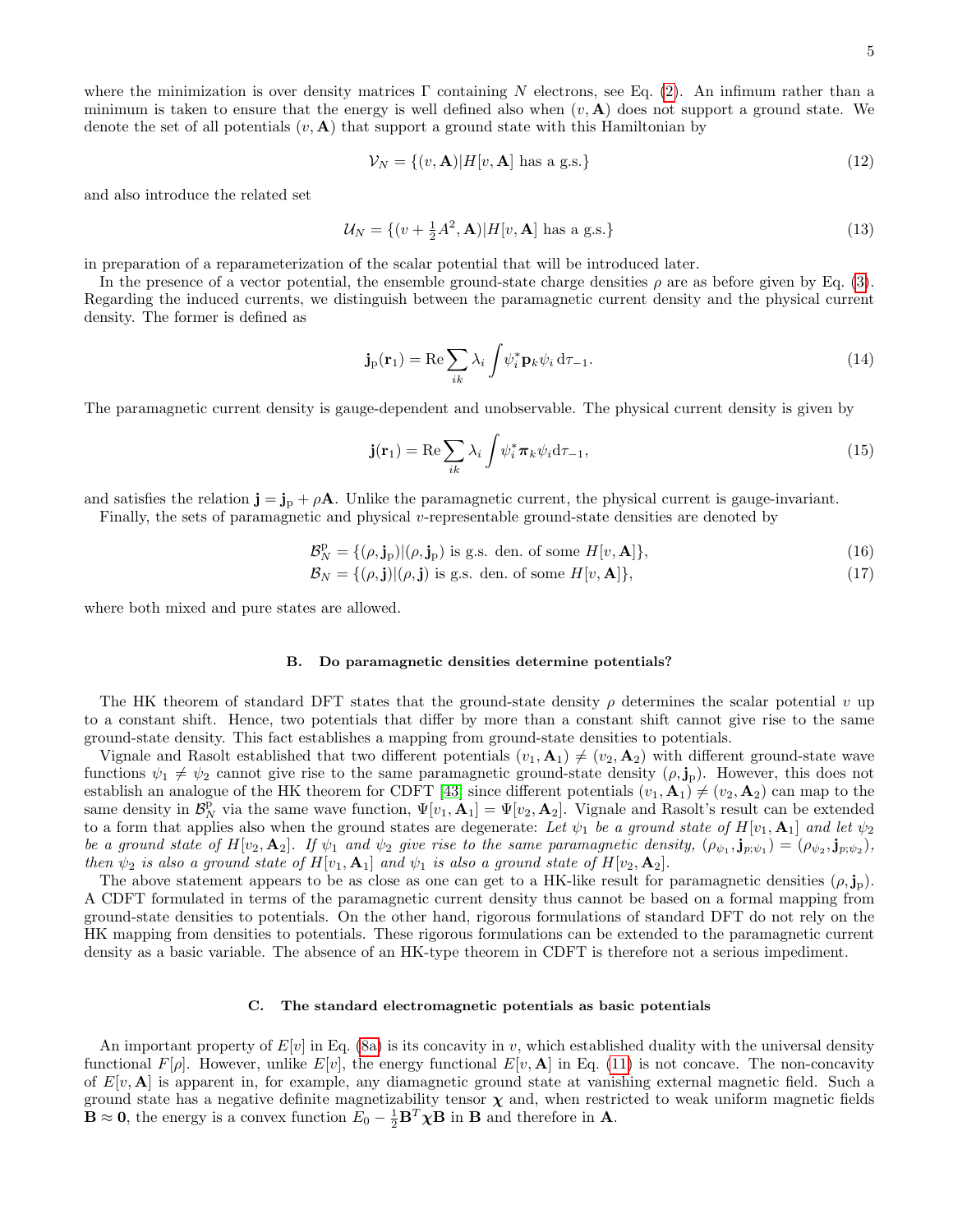In more detail, consider a one-electron system confined to the (two-dimensional) xy-plane, subject both to a uniform magnetic field along the z-axis and to a harmonic-oscillator potential. Parameterizing the scalar and vector potentials under consideration as

$$
v_{\text{HO}}(\mathbf{r};k) = \frac{1}{2}k(x^2 + y^2), \quad \mathbf{A}_{\perp}(\mathbf{r};B) = \frac{1}{2}B\mathbf{e}_z \times \mathbf{r},\tag{18}
$$

we obtain the following Hamiltonian

$$
H[v_{\text{HO}}, \mathbf{A}_{\perp}] = \frac{1}{2}p^2 + \frac{1}{2}BL_z + v_{\text{HO}}(\mathbf{r}; k) + \frac{1}{2}A_{\perp}(\mathbf{r}; B)^2
$$
  
=  $\frac{1}{2}p^2 + \frac{1}{2}BL_z + \frac{1}{8}(4k + B^2)(x^2 + y^2),$  (19)

where  $L_z$  is a good quantum number. For  $k \geq k_{\min} > 0$  and some finite interval  $|B| < B_{\max}$ , the ground state has  $L_z = 0$  and application of a magnetic field has exactly the same effect as the introduction of a harmonic-oscillator potential. For these potentials, the ground-state energy is

$$
E[v_{\text{HO}}, \mathbf{A}_{\perp}] = E[v_{\text{HO}} + \frac{1}{2}A_{\perp}^{2}, \mathbf{0}] = \sqrt{k + \frac{1}{4}B^{2}}.
$$
\n(20)

Note that the right-hand side is concave in  $k \geq 0$  and convex in B. Hence, on the restricted set of potentials spanned by  $k \geq k_{\text{min}}$  and  $|B| < B_{\text{max}}$ , the functional  $E[v_{\text{HO}}, \mathbf{A}_\perp]$  is not only non-concave but convex in its second argument. On a larger domain, the functional is neither concave nor convex. We conclude that  $E[v, A]$  cannot be represented by a conjugate functional in the manner of Eq. [\(8\)](#page-2-2). However, this does not preclude a constrained-search formulation of CDFT, as discussed in the next subsection.

#### D. CDFT by constrained search

Rewriting the Rayleigh–Ritz variation principle in Eq. [\(11\)](#page-3-2) by analogy with the constrained-search approach of standard DFT in Eq. [\(6\)](#page-2-7), we obtain an HK-type variation principle for a system in the presence of a scalar and vector potential,

<span id="page-5-1"></span>
$$
E[v, \mathbf{A}] = \inf_{\rho, \mathbf{j}_\mathbf{p}} \left[ F_{\text{VR}}[\rho, \mathbf{j}_\mathbf{p}] + (\rho | v + \frac{1}{2} A^2) + (\mathbf{j}_\mathbf{p} | \mathbf{A}) \right],\tag{21}
$$

where the *Vignale–Rasolt constrained-search functional* is given by

<span id="page-5-0"></span>
$$
F_{\rm VR}[\rho, \mathbf{j}_p] = \inf_{\Gamma \mapsto (\rho, \mathbf{j}_p)} \text{Tr}(\Gamma(\frac{1}{2}p^2 + W))
$$
\n(22)

and we have introduced the following notation for the pairing between a current density and a vector potential:

$$
(\mathbf{j}_\mathrm{p}|\mathbf{A}) = \int \mathbf{j}_\mathrm{p}(\mathbf{r}) \cdot \mathbf{A}(\mathbf{r}) \,\mathrm{d}\mathbf{r}.\tag{23}
$$

Like the Lieb constrained-search functional given in Eq. [\(22\)](#page-5-0), the Vignale–Rasolt constrained-search functional in Eq. [\(22\)](#page-5-0) is universal in the sense that it does not depend on the potential  $(v, \mathbf{A})$ , only on the density  $(\rho, \mathbf{j}_p)$ . Another important characterization of the Lieb functional is its convexity. To examine the convexity of  $F_{VR}$ , let  $(\rho_1, \mathbf{j}_{p1})$  and  $(\rho_2, \mathbf{j}_{p2})$  be arbitrary (Lebesque integrable) functions and let  $0 < \lambda < 1$ ,  $\mu = 1 - \lambda$ . We then obtain

$$
F_{\rm VR}[\lambda \rho_1 + \mu \rho_2, \lambda j_{\rm p1} + \mu j_{\rm p2}]
$$
  
\n
$$
\leq \inf_{\substack{\Gamma_1 \mapsto (\rho_1, j_{\rm p1}) \\ \Gamma_2 \mapsto (\rho_2, j_{\rm p2})}} \text{Tr}((\lambda \Gamma_1 + \mu \Gamma_2)(\frac{1}{2}p^2 + W))
$$
  
\n
$$
= \lambda F_{\rm VR}[\rho_1, j_{\rm p1}] + \mu F_{\rm VR}[\rho_2, j_{\rm p2}],
$$
\n(24)

demonstrating that  $F_{VR}$  is convex in  $(\rho, j_p)$ . The key point in establishing the inequality above is to restrict the infimum over all density matrices  $\Gamma \mapsto (\rho, \mathbf{j}_p)$  to an infimum over all matrices of the form  $\Gamma = \lambda \Gamma_1 + \mu \Gamma_2$  where  $\Gamma_1 \mapsto (\rho_1, \mathbf{j}_{p1})$  and  $\Gamma_2 \mapsto (\rho_2, \mathbf{j}_{p2})$ , thereby overestimating the infimum.

Given that the Vignale–Rasolt functional is convex, it is uniquely represented by a convex conjugate functional. For the Lieb functional  $F[\rho]$ , the conjugate is the concave ground-state energy  $E[v]$ . However, since  $E[v, A]$  is not concave, it cannot be the conjugate to  $F_{\text{VR}}[\rho, \mathbf{j}_p]$ . In the following, we identify the energy conjugate to  $F_{\text{VR}}[\rho, \mathbf{j}_p]$ , thereby arriving at a Legendre–Fenchel formulation of CDFT.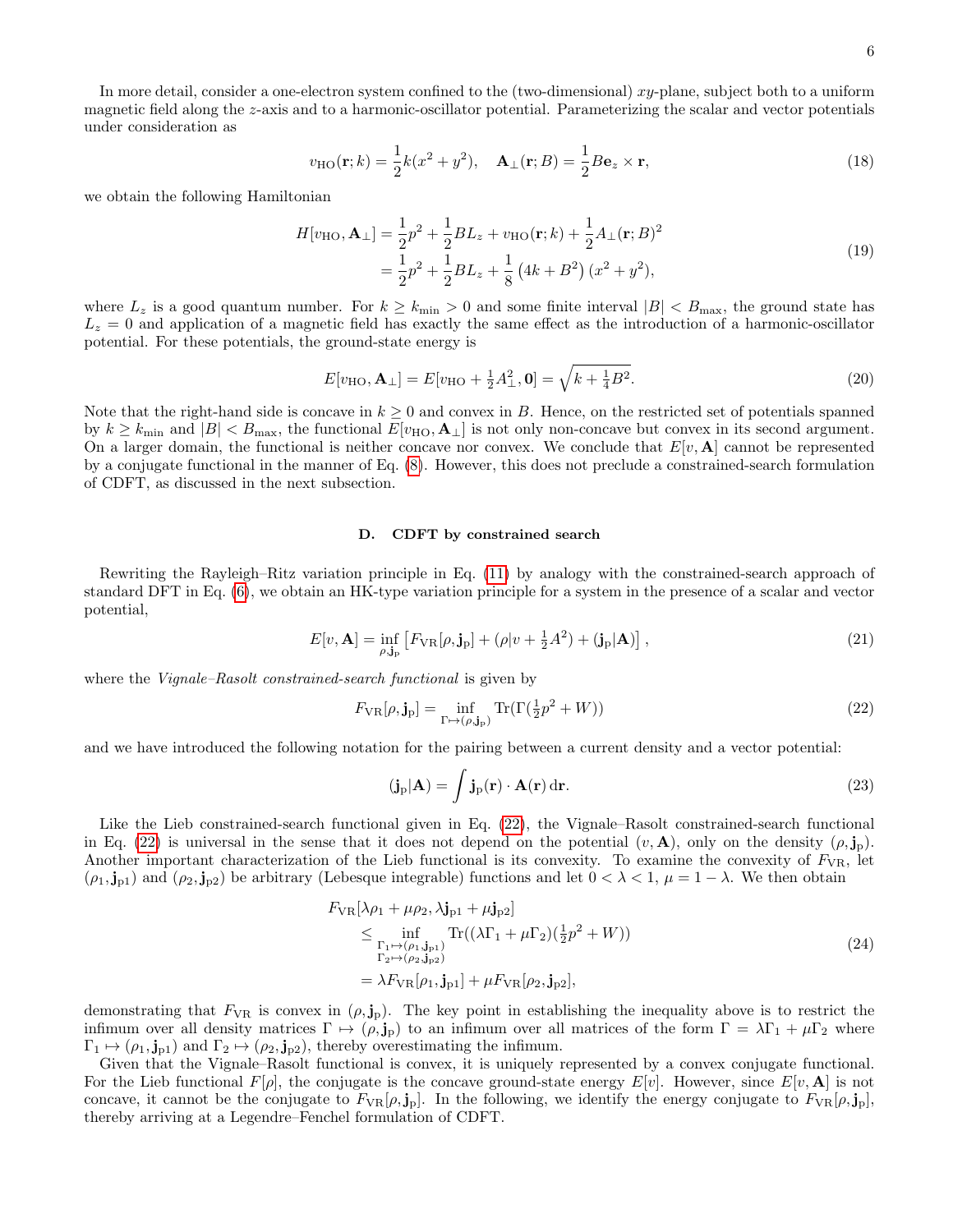#### <span id="page-6-0"></span>E. CDFT by convex conjugation

Inspection of the general expression in Eq. [\(21\)](#page-5-1) and the harmonic-oscillator example suggest the introduction of a new basic scalar potential,

$$
u = v + \frac{1}{2}A^2.
$$
 (25)

The choice of  $(u, A)$  as basic potentials and  $(\rho, j_p)$  as basic densities results in a theory where the HK variation principle takes the form of a Legendre–Fenchel transformation with a linear pairing  $(\rho|u) + (\mathbf{j}_p|\mathbf{A})$  of the densities and potentials:

$$
\bar{E}[u, \mathbf{A}] = \inf_{\Gamma} \text{Tr}(\Gamma \bar{H}[u, \mathbf{A}])
$$
  
= 
$$
\inf_{\rho, \mathbf{j}_\mathbf{p}} [F_{\text{VR}}[\rho, \mathbf{j}_\mathbf{p}] + (\rho | u) + (\mathbf{j}_\mathbf{p} | \mathbf{A})].
$$
 (26)

<span id="page-6-1"></span>Here we have introduced the notation

$$
\bar{H}[u,\mathbf{A}] = H[u - \frac{1}{2}A^2, \mathbf{A}],\tag{27}
$$

$$
\bar{E}[u, \mathbf{A}] = E[u - \frac{1}{2}A^2, \mathbf{A}].\tag{28}
$$

The energy  $E[u, A]$  is now by construction concave, allowing it to be generated from the convex intrinsic energy  $F_{\text{VR}}[\rho, \mathbf{j}_p]$  by a reverse Legendre–Fenchel transformation:

<span id="page-6-2"></span>
$$
F_{\rm VR}[\rho, \mathbf{j}_p] = \sup_{u, \mathbf{A}} \left[ \bar{E}[u, \mathbf{A}] - (\rho|u) - (\mathbf{j}_p|\mathbf{A}) \right]. \tag{29}
$$

Thus, by a change of variables from v to  $u = v + \frac{1}{2}A^2$ , we have restored the conjugate relation between the extrinsic and intrinsic energies characteristic of standard DFT.

Strictly speaking, for  $F_{VR}[\rho, \mathbf{j}_p]$  and  $\bar{E}[u, \mathbf{A}]$  to form a conjugate pair, we must specify their domains in the form of a Banach space  $X_p$  and its dual  $\tilde{X}_p^*$ , respectively. Furthermore, we must demonstrate lower and upper semi-continuity of the intrinsic and extrinsic energies, respectively. However, regarding the domains, we note here that, in Lieb's formulation of standard DFT, the vector space  $X^* = L^{3/2} + L^{\infty}$  of potentials does not contain every potential with a square integrable ground state (e.g., it does not contain harmonic potentials), but X<sup>∗</sup> does contain all Coulomb potentials, thus covering most systems of interest. A similar compromise is expected for CDFT: we cannot expect to identify a vector space  $X_p$  of densities such that its dual  $X_p^*$  includes all ground-state potentials  $\mathcal{V}_N$ . In particular, since gauge transformations may produce potentials  $\mathbf{A} + \nabla \chi$  that are arbitrarily ill-behaved at infinity, we expect some gauge restriction to be necessary.

### <span id="page-6-3"></span>F. Subdifferentiability in CDFT

In general, the functionals  $\bar{E}$  and  $F_{VR}$  are not differentiable. Consequently, we cannot characterize the groundstate densities in the CDFT HK variation principle of Eq. [\(26\)](#page-6-1) in terms of functional derivatives. On the other hand, in convex analysis, the proper tool for characterizing minimizers and maximizers are sub- and supergradients, respectively. We here introduce sub- and supergradients in the context of CDFT.

We begin by noting that an immediate consequence of the CDFT variation principles in Eqs. [\(26\)](#page-6-1) and [\(29\)](#page-6-2) is Fenchel's inequality,

$$
\bar{E}[u, \mathbf{A}] \le F_{\text{VR}}[\rho, \mathbf{j}_p] + (\rho|u) + (\mathbf{j}_p|\mathbf{A}),\tag{30}
$$

valid for any choice of potential  $(v, A) \in X_p^*$  and density  $(\rho, \mathbf{j}_p) \in X_p$ . Moreover, equality holds if and only if  $(\rho, \mathbf{j}_p) \in \mathcal{B}_N^p$  is a ground-state density belonging to  $(u, \mathbf{A})$ . To characterize ground-state densities and their potentials mathematically, we use the concepts of subgradients and subdifferentials. A *subgradient* of  $F_{\rm VR}$  at  $(\rho_0, j_{\rm p0}) \in X_p$  is an external potential  $-(u_0, \mathbf{A}_0) \in X^*_{\text{p}}$  for which the inequality

$$
F_{\rm VR}[\rho, \mathbf{j}_p] \ge F_{\rm VR}[\rho_0, \mathbf{j}_{p0}] - (\rho - \rho_0 | u_0) - (\mathbf{j}_p - \mathbf{j}_{p0} | \mathbf{A}_0)
$$
\n(31)

holds for all  $(\rho, \mathbf{j}_p) \in X_p$ ; see Fig. [1.](#page-7-0) Clearly, all potentials  $-(u_0, \mathbf{A}_0)$  for which the density  $(\rho_0, \mathbf{j}_{p0})$  is a minimizer in Eq. [\(26\)](#page-6-1) are subgradients of  $F_{VR}$  at  $(\rho_0, \mathbf{j}_{p0})$ . The set of all subgradients at  $(\rho_0, \mathbf{j}_{p0})$  is known as the *subdifferential* of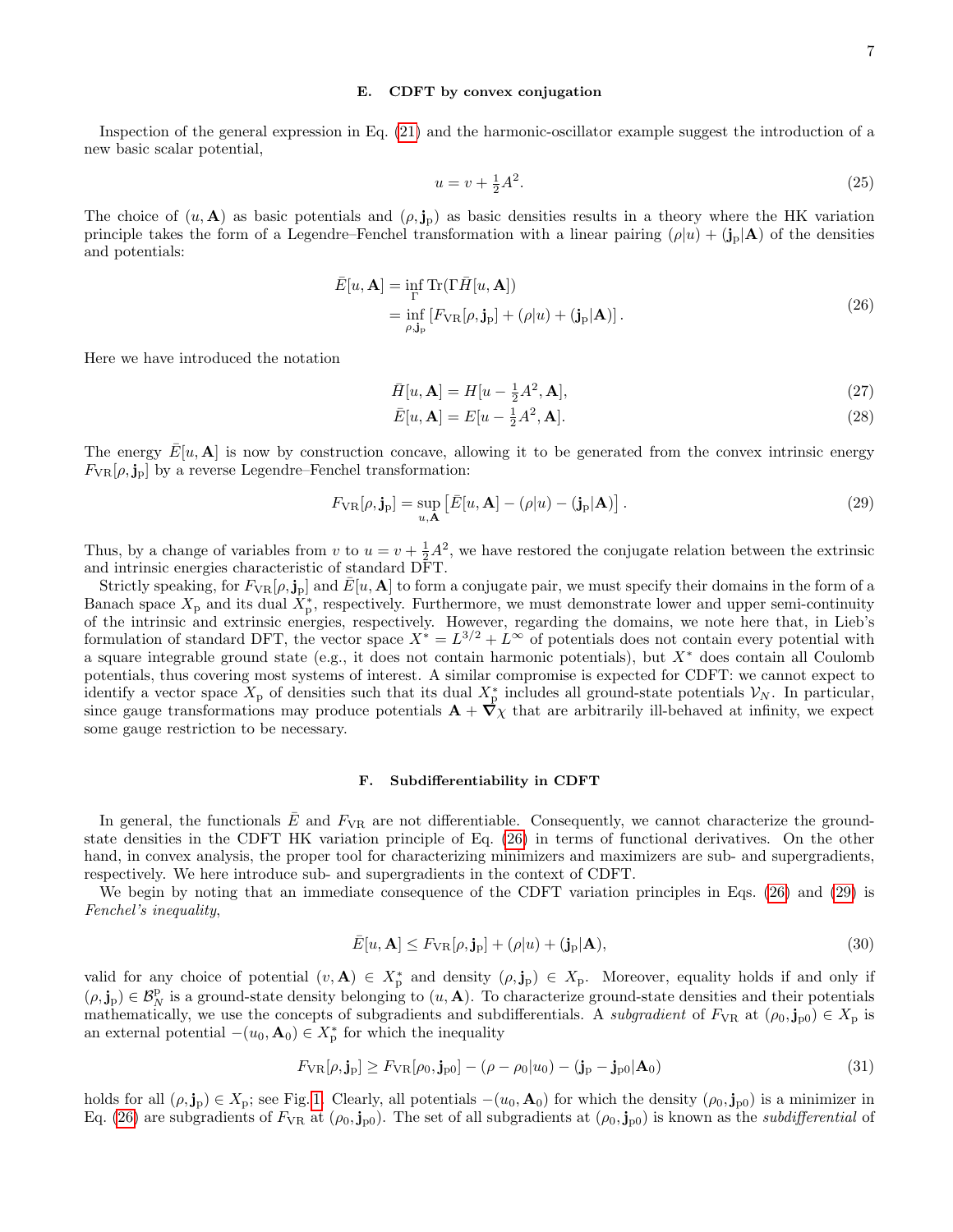

<span id="page-7-0"></span>FIG. 1. Schematic illustration of the subdifferential  $\partial F_{\rm VR}[\rho_0, \mathbf{j}_{\rm pol}]$ : The set of all slopes (potentials  $-(u, \mathbf{A})$ ) of just-touching tangent planes entirely below the graph at  $(\rho_0, \mathbf{j}_{p0})$ . One particular tangent, with slope  $-(u_0, \mathbf{A}_0)$ , is shown, while others are indicated by dashed lines. A similar illustration can be made of the superdifferential  $\bar{\partial}\bar{E}[u, A]$ .

 $F_{VR}$  at  $(\rho_0, \mathbf{j}_{p0})$  and is denoted by  $\partial F_{VR}[\rho_0, \mathbf{j}_{p0}] \subset X_p^*$ . Hence, to within a minus sign, the subdifferential at  $(\rho_0, \mathbf{j}_{p0})$ is the collection of all external potentials that have the same ground-state density  $(\rho_0, \mathbf{j}_{\text{p0}})$ .

Analogously, we consider the concave energy functional  $E[u, A]$  and its supergradients. In general,  $(\rho_0, \mathbf{j}_{p0}) \in X_p$ is a supergradient of  $\bar{E}$  at  $(u_0, \mathbf{A}_0) \subset X_p^*$  if and only if  $-(\rho_0, \mathbf{j}_{p0})$  is a subgradient of the convex functional  $-\bar{E}$  at  $(u_0, \mathbf{A}_0)$ . Hence,  $(\rho_0, \mathbf{j}_{p0})$  is a supergradient of  $\overline{E}$  at  $(u_0, \mathbf{A}_0)$  if the inequality

$$
\bar{E}[u, \mathbf{A}] \le \bar{E}[u_0, \mathbf{A}_0] + (\rho_0|u - u_0) + (\mathbf{j}_{\text{p}0}|\mathbf{A} - \mathbf{A}_0)
$$
\n(32)

holds for all  $(u, A) \in X_p^*$ . This condition is satisfied precisely when  $(\rho_0, \mathbf{j}_{p0})$  is the density arising from a (possibly degenerate) ground state of  $\bar{H}[u_0, A_0]$ . The *superdifferential*  $\bar{\partial}\bar{E}[u_0, A_0]$  is the collection of all supergradients of  $\bar{E}$  at  $(u_0, \mathbf{A}_0).$ 

For all ground-state densities  $(\rho_0, j_{p0})$  and associated potentials  $(u_0, A_0)$ , we now have the following stationary conditions of the HK and Lieb variation principles in Eqs. [\(26\)](#page-6-1) and [\(29\)](#page-6-2), respectively:

$$
-(u_0, \mathbf{A}_0) \in \underline{\partial} F_{\text{VR}}[\rho_0, \mathbf{j}_{\text{p}0}], \quad (\rho_0, \mathbf{j}_{\text{p}0}) \in \mathcal{B}_N^{\text{p}} \cap X,\tag{33}
$$

$$
(\rho_0, \mathbf{j}_{p0}) \in \bar{\partial}\bar{E}[u_0, \mathbf{A}_0], \qquad (u_0, \mathbf{A}_0) \in \mathcal{U}_N \cap X^*.
$$
\n
$$
(34)
$$

Importantly, these conditions are equivalent:  $-(u_0, \mathbf{A}_0)$  is a subgradient of  $F_{VR}$  at  $(\rho_0, \mathbf{j}_{p0})$  if and only if  $(\rho_0, \mathbf{j}_{p0})$  is a supergradient of E at  $(u_0, \mathbf{A}_0)$ . Hence, instead of a one-to-one mapping between individual potentials and individual ground-state densities, the convexity and concavity of the intrinsic and extrinsic energies, respectively, establish a mapping between the convex sets  $\{(\rho, \mathbf{j}_p)\}\subset X_p$  of degenerate ground-state densities and convex sets  $\{(u, \mathbf{A})\}\subset X_p^*$ of potentials that give rise to identical ground-state densities; see Fig. [2.](#page-8-0)

The sub- and superdifferentials are empty when no minimizer and maximizer exist in the corresponding optimization problems in Eqs. [\(26\)](#page-6-1) and [\(29\)](#page-6-2). However, it is a general result of convex analysis that the subgradients (supergradients) of a convex (concave) function (under certain semicontinuity conditions) exist at a dense subset of the domain of the function. In CDFT, this result implies that the set of ground-state densities  $(\rho_0, \mathbf{j}_{p,0})$  is dense in the set of all densities and that the set of potentials  $(u_0, \mathbf{A}_0)$  that support a ground state is dense in the set of potentials.

## G. Degeneracies in CDFT

Consider now the case of degenerate ground-state densities in Eq.  $(26)$ . For a finite degeneracy  $G_d$ , the superdifferential of the ground-state energy in the external potential  $(u_0, \mathbf{A}_0)$  is then a  $(G_d - 1)$ -dimensional simplex with  $G_d$ pure-state densities  $(\rho_0^i, \mathbf{j}_{p0}^i)$  at the vertices:

$$
\bar{\partial}\bar{E}[u_0, \mathbf{A}_0] = \text{co}\{(\rho_0^i, \mathbf{j}_{\text{p},0}^i), |i = 1, G_\text{d}\},\tag{35}
$$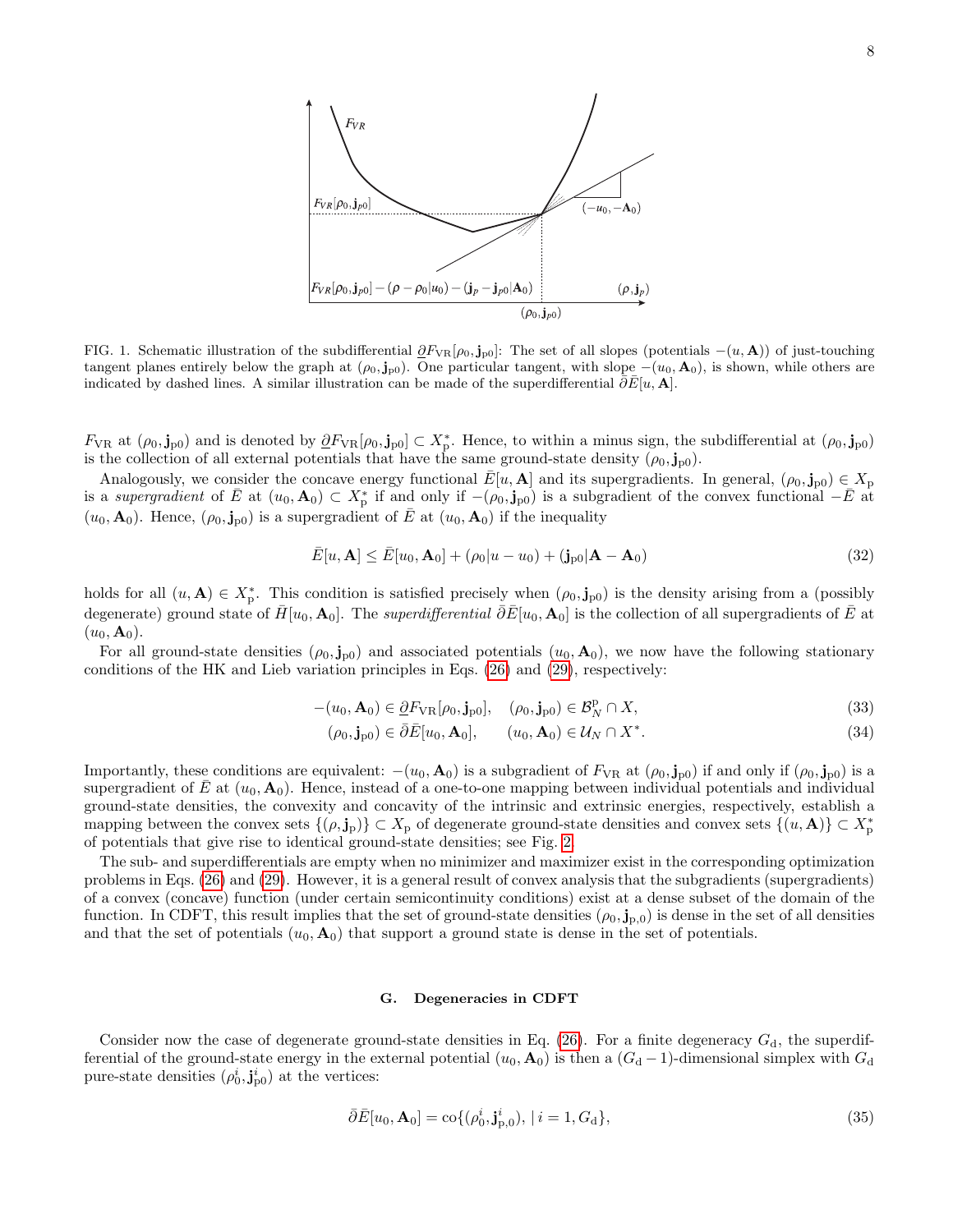

<span id="page-8-0"></span>FIG. 2. Illustration of considerations in Sec. [III F.](#page-6-3) Instead of a one-to-one mapping of individual potential pairs and corresponding ground-state density pairs, the sub- and superdifferentials of  $F_{VR}$  and  $E$ , respectively, maps (ground-state) densities into convex sets of (ground-state) potentials and potentials into convex sets of densities.



<span id="page-8-1"></span>FIG. 3. Illustration of the set  $\overline{\partial}E[u, A]$  of ground state densities for potentials  $(u, A)$  with degeneracy  $G_d = 4$ . This is a convex set, a three-dimensional simplex, with vertices at  $(\rho_0^i, \mathbf{j}_{p,0}^i)$ , i.e.,  $\overline{\partial} \overline{E}[u, \mathbf{A}] = \overline{\text{co}}((\rho_0^i, \mathbf{j}_{p,0}^i))$ . In this example, we embed the simplex in  $\mathbb{R}^3$ , but in reality it is a three-dimensional subset of the density space  $X_p$ . The corresponding set of potentials is also a convex set, but usually with a more complicated structure. See also Fig. [2.](#page-8-0)

see Fig. [3](#page-8-1) for an illustration. Consequently, each ground-state density  $(\rho_0, \mathbf{j}_{p0})$  may be written as convex combination of the  $G_d$  pure-state densities,

$$
(\rho_0, \mathbf{j}_{p0}) = \sum_{i=1}^{G_d} \lambda_i (\rho_0^i, \mathbf{j}_{p0}^i), \ \sum_{i=1}^{G_d} \lambda_i = 1, \ \lambda_i \ge 0. \tag{36}
$$

As is well known, such degeneracies are either accidental or caused by symmetries of the Hamiltonian.

Consider next a ground-state density  $(\rho_0, j_{p0})$  with several maximizing potentials in the Lieb variation principle in Eq. [\(29\)](#page-6-2). Like the superdifferential of the ground-state energy, the subdifferential of the Vignale–Rasolt density functional is a convex set. Let now  $(u_0, A_0)$  be a potential with ground-state density  $(\rho_0, j_{p0})$  and consider the family of external potentials

<span id="page-8-2"></span>
$$
(u_0(\lambda), \mathbf{A}_0(\lambda)) = (u_0, \mathbf{A}_0) + \lambda (\Delta u_0, \Delta \mathbf{A}_0), \tag{37}
$$

for some potential  $(\Delta u_0, \Delta \mathbf{A}_0)$  and  $\lambda \in \mathbb{R}$ . The associated Hamiltonians are given by

$$
\bar{H}[u_0(\lambda), \mathbf{A}_0(\lambda)] = \bar{H}[u_0, \mathbf{A}_0] + \lambda K,
$$
\n(38)

$$
K = \sum_{i} [\Delta u_0(\mathbf{r}_i) + \frac{1}{2} \{ \mathbf{p}_i, \Delta \mathbf{A}_0(\mathbf{r}_i) \}].
$$
 (39)

where  $\{\Lambda, \Omega\}$  denotes the anti-commutator. Clearly, if  $H[u_0, A_0]$  and K commute,

<span id="page-8-3"></span>
$$
[\bar{H}[u_0, \mathbf{A}_0], K] = 0,\t\t(40)
$$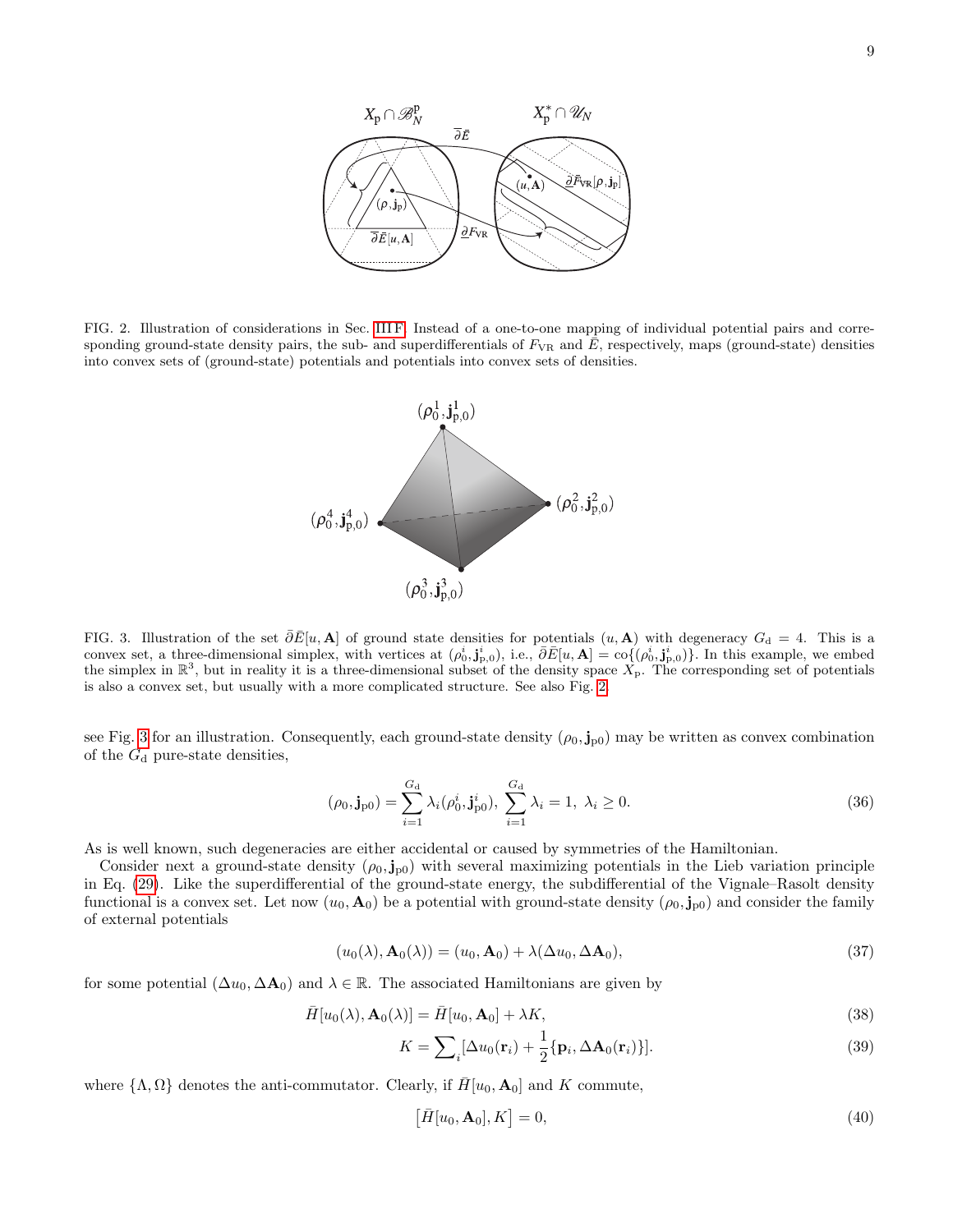10

then  $H[u_0(\lambda), \mathbf{A}_0(\lambda)]$  has the same eigenstates for all  $\lambda$ . In particular, as  $\lambda$  changes continuously from 0, the external potentials in Eq. [\(37\)](#page-8-2) will have the same ground-state density  $(\rho_0, j_{p0})$  until a level crossing with the ground state occurs for  $\tilde{H}[u_0(\lambda), \mathbf{A}_0(\lambda)]$ , see Capelle and Vignale [\[43\]](#page-18-15). We note that the commutation condition in Eq. [\(40\)](#page-8-3) is sufficient but not necessary for the existence of degenerate maximizing potentials.

There may be several, independent perturbing potentials that commute with the reference Hamiltonian  $H[u_0, \mathbf{A}_0]$ . Assuming a finite degeneracy  $G_p$  of these potentials, we may write the subdifferential of the Vignale–Rasolt density functional as a  $(G_p - 1)$ -dimensional simplex

$$
\underline{\partial}F_{\text{VR}}[\rho_0, \mathbf{j}_{\text{p}0}] = -\cos\{(u_0^i, \mathbf{A}_0^i), \, | \, i = 1, G_{\text{P}}\}.\tag{41}
$$

All potentials with the ground-state density  $(\rho_0, j_{p0})$  may then be written as a convex combination,

$$
(u_0, \mathbf{A}_0) = \sum_{i=1}^{G_{\rm p}} \lambda_i(u_0^i, \mathbf{A}_{\rm p0}^i), \ \sum_{i=1}^{G_{\rm p}} \lambda_i = 1, \ \lambda_i \ge 0,
$$
\n
$$
(42)
$$

of the  $G_{\rm p}$  vertex potentials  $(u_0^i, \mathbf{A}_0^i)$ .

Consider now the special case of DFT, for which the HK and Lieb variation principles are given by Eqs. [\(8a\)](#page-2-3) and [\(8b\)](#page-2-2), where  $E[v]$  and  $F[\rho]$  depend only on the scalar potential and the electron density, respectively. Let  $v_0$  be a potential with ground-state density  $\rho_0$ . Clearly, the only scalar potentials  $v(\mathbf{r})$  that commute with the Hamiltonian  $H[v_0]$  are the constant potentials c. It follows that the subdifferential of F at  $\rho_0$  is the convex set

$$
\underline{\partial}F[\rho_0] = -\{v_0(\mathbf{r}) + c \mid c \in \mathbb{R}\},\tag{43}
$$

which may be regarded as a one-dimensional simplex with vertices  $-v_0(\mathbf{r}) \pm \infty$ . In DFT, therefore, the ground-state density  $\rho_0$  determines the external potential  $v_0(\mathbf{r})$  uniquely up to an additive constant c, in accordance with the HK theorem.

Returning to CDFT, consider next two potentials  $(u_1, \mathbf{A}_1)$  and  $(u_2, \mathbf{A}_2)$  with the same ground-state density  $(\rho_0, \mathbf{j}_{p0})$ . By the convexity of the subgradient of  $F_{VR}$ , all convex combinations

<span id="page-9-0"></span>
$$
(u, \mathbf{A}) = \lambda(u_1, \mathbf{A}_1) + (1 - \lambda)(u_2, \mathbf{A}_2), \quad 0 \le \lambda \le 1
$$
\n
$$
(44)
$$

then have the same ground-state density. Recalling that  $u_1 = v_1 + \frac{1}{2}A_1^2$ ,  $u_2 = v_2 + \frac{1}{2}A_2^2$ , and  $u = v + \frac{1}{2}A^2$ , the characterization of the non-uniqueness given in Eq.  $(44)$  can be expressed in terms of the ordinary scalar potential v. If  $(v_1, \mathbf{A}_1)$  and  $(v_2, \mathbf{A}_2)$  give rise to the same density, then so do all potentials of the form

$$
\begin{pmatrix} v \\ A \end{pmatrix} = \begin{pmatrix} \lambda v_1 + (1 - \lambda)v_2 + \frac{1}{2}\lambda(1 - \lambda)|A_1 - A_2|^2 \\ \lambda A_1 + (1 - \lambda)A_2 \end{pmatrix}
$$
(45)

with  $0 < \lambda < 1$ . However, this set is not a convex set and not a subdifferential, due to the use of the  $(v, \mathbf{A})$  rather than  $(u, A)$  variables.

An advantage of the formulation of stationary conditions in CDFT in terms of sub- and superdifferentials is that differentiability is not required. In general, a sufficient condition for differentiability of a function at a point is that the function is continuous at this point and has a single sub- or supergradient there; in the absence of continuity, differentiability is not guaranteed. The ground-state energy is differentiable at all potentials  $(u, A)$  that have a nondegenerate ground-state density, whereas the Vignale–Rasolt functional is in principle nowhere differentiable since we may always add a constant term  $c$  to the potential without affecting the ground-state densities. However, assuming that this is the only cause of nondifferentiability of the potentials, we may in the absence of other degeneracies write

$$
\frac{\delta F_{\rm VR}[\rho, \mathbf{j}_p]}{\delta \rho(\mathbf{r})} = -u(\mathbf{r}) - c, \quad \frac{\delta F_{\rm VR}[\rho, \mathbf{j}_p]}{\delta \mathbf{j}_p(\mathbf{r})} = -\mathbf{A}(\mathbf{r}),\tag{46}
$$

and

$$
\frac{\delta \bar{E}[u, \mathbf{A}]}{\delta u(\mathbf{r})} = \rho(\mathbf{r}), \quad \frac{\delta \bar{E}[u, \mathbf{A}]}{\delta \mathbf{A}(\mathbf{r})} = \mathbf{j}_{\mathrm{p}}(\mathbf{r}), \tag{47}
$$

where  $(\rho, \mathbf{j}_p)$  is the (non-degenerate) ground-state density of the potential  $(u, \mathbf{A})$ .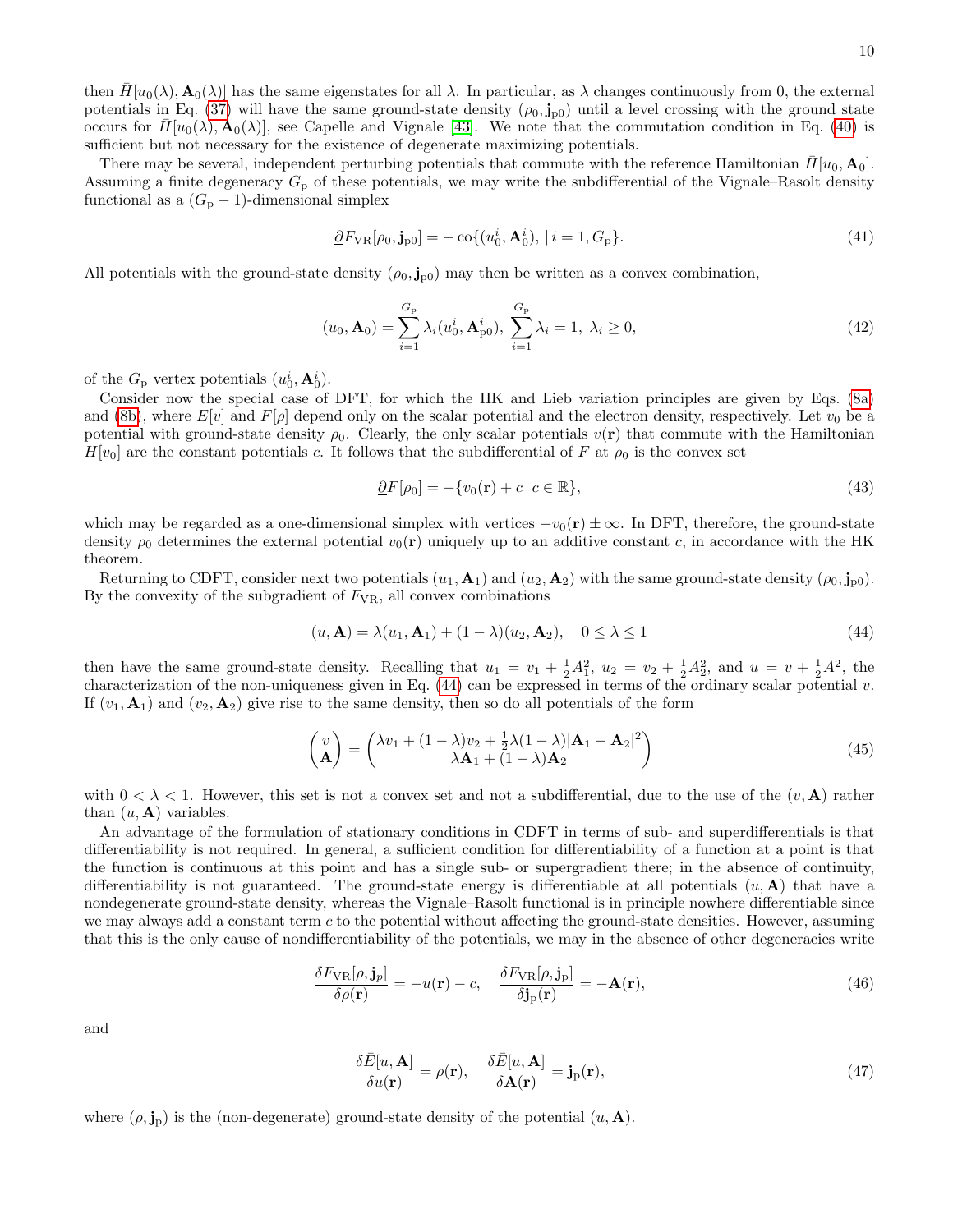### <span id="page-10-0"></span>H. Numerical calculation of  $F_{VR}[\rho, \mathbf{j}_P]$

Besides allowing formal application of theorems in convex analysis to CDFT, the convex formulation given above has practical value. After linear programming and optimization of quadratic functions, optimization of convex and concave functions is the mathematically most well-characterized type of optimization problem. The fact that convex and concave optimization problems have a unique global optimum (either in the form a single point or a convex set of optimal points) and no additional local optima is of great value when devising practical optimization methods.

In standard DFT, Lieb's formulation [\[3\]](#page-17-2) of  $F[\rho]$  in terms of the Legendre–Fenchel transform of the concave energy functional  $E[v]$  has proven useful in the study of functionals of interest in Kohn–Sham theory [\[12–](#page-17-7)[17\]](#page-18-0). In particular, the modulation of the two-electron interaction operator W by a parameter  $\lambda$  such that,

<span id="page-10-2"></span>
$$
W_{\lambda} = \sum_{i < j} w_{\lambda}(r_{ij}), \ w_0(r_{ij}) = 0, \ w_1(r_{ij}) = 1/r_{ij}, \tag{48}
$$

allows us to represent the ground-state energy  $E_{\lambda}[v]$  at interaction strength  $\lambda$  in terms of its conjugate functional  $F_{\lambda}[\rho]$ . The standard choice is  $w_{\lambda}(r_{ij}) = \lambda/r_{ij}$ , but other choices are possible. If the density supplied to  $F_{\lambda}[\rho]$  is held fixed at a physical density generated by an appropriate (high-level, systematically improvable) ab-initio quantumchemical methodology and if the value of the interaction-strength parameter is varied from 0 to 1, then the adiabatic connection [\[7–](#page-17-5)[11\]](#page-17-6) between the Kohn–Sham ( $\lambda = 0$ ) and physical ( $\lambda = 1$ ) systems can be studied numerically. Such studies for atomic and molecular species [\[12,](#page-17-7) [14](#page-17-8)[–17\]](#page-18-0) can provide useful insight into the failings of standard densityfunctional approximations and provide data for the construction and evaluation of new forms, based on the modeling of the adiabatic connection [\[15,](#page-18-18) [46](#page-18-19)[–50\]](#page-18-20).

Having established a convex formulation of CDFT in Sec. [III E,](#page-6-0) it is possible to calculate the adiabatic connection in CDFT in a manner similar to that of standard DFT. Details of the adiabatic connection for CDFT have been presented previously by Liu [\[28\]](#page-18-9). The ground-state energy functionals at interaction strength  $\lambda$  are given by

$$
E_{\lambda}[v, \mathbf{A}] = \inf_{\Gamma} \text{Tr}(\Gamma H_{\lambda}[v, \mathbf{A}]), \tag{49}
$$

$$
\bar{E}_{\lambda}[u, \mathbf{A}] = E_{\lambda}[u - \frac{1}{2}A^2, \mathbf{A}], \tag{50}
$$

where we have introduced the Hamiltonian

$$
H_{\lambda}[v, \mathbf{A}] = \frac{1}{2} \sum_{k} \pi_{k}^{2} + \sum_{k} v(\mathbf{r}_{k}) + W_{\lambda}.
$$
\n(51)

From the exact functional  $\bar{E}_{\lambda}[u, A]$  or an accurate approximation to it, the adiabatic connection may be studied in terms the corresponding Vignale–Rasolt functional

<span id="page-10-1"></span>
$$
F_{\text{VR},\lambda}[\rho,\mathbf{j}_\text{p}] = \sup_{u,\mathbf{A}} \left[ \bar{E}_{\lambda}[u,\mathbf{A}] - (\rho|u) - (\mathbf{j}_\text{p}|\mathbf{A}) \right],\tag{52}
$$

which needs to be evaluated for a fixed density  $(\rho, j_p)$  and different values of  $\lambda$  in the interval  $0 \leq \lambda \leq 1$ . Typically, the density is the ground-state density for some external potential ( $v_{\text{ext}}$ ,  $\mathbf{A}_{\text{ext}}$ ) at  $\lambda = 1$ . The optimization in Eq. [\(52\)](#page-10-1) is trivial for  $\lambda = 1$  since the optimal potential is then  $(v_{\text{ext}} + \frac{1}{2} A_{\text{ext}}^2, \mathbf{A}_{\text{ext}})$ ; for  $0 \leq \lambda < 1$ , the optimization is non-trivial. In particular, for  $\lambda = 0$ , the optimal potential is the Kohn–Sham potential  $(u_s, \mathbf{A}_s)$  given by

$$
u_{s} = v_{\text{ext}} + v_{\text{J}} + v_{\text{xc}} + \frac{1}{2}A_{s}^{2} = v_{s} + \frac{1}{2}A_{s}^{2},\tag{53}
$$

$$
\mathbf{A}_{\rm s} = \mathbf{A}_{\rm ext} + \mathbf{A}_{\rm xc},\tag{54}
$$

where the classical Coulomb or Hartree potential  $v<sub>J</sub>$  and the exchange–correlation potential  $v<sub>xc</sub>$  are the functional derivatives of the corresponding energy components as in standard Kohn–Sham DFT. The exchange–correlation contribution to the vector potential is defined as

$$
\mathbf{A}_{\rm xc} = \frac{\delta E_{\rm xc}[\rho, \mathbf{j}_\mathrm{p}]}{\delta \mathbf{j}_\mathrm{p}},\tag{55}
$$

where differentiability in relevant directions is assumed. These scalar and vector potentials then enter the CDFT Kohn–Sham equations [\[26\]](#page-18-7), which may be re-written in terms of  $(u_s, \mathbf{A}_s)$  as

$$
\left[\frac{1}{2}p^2 + \frac{1}{2}\{\mathbf{p}, \mathbf{A}_s\} + u_s\right]\varphi_p = \varepsilon_p \varphi_p. \tag{56}
$$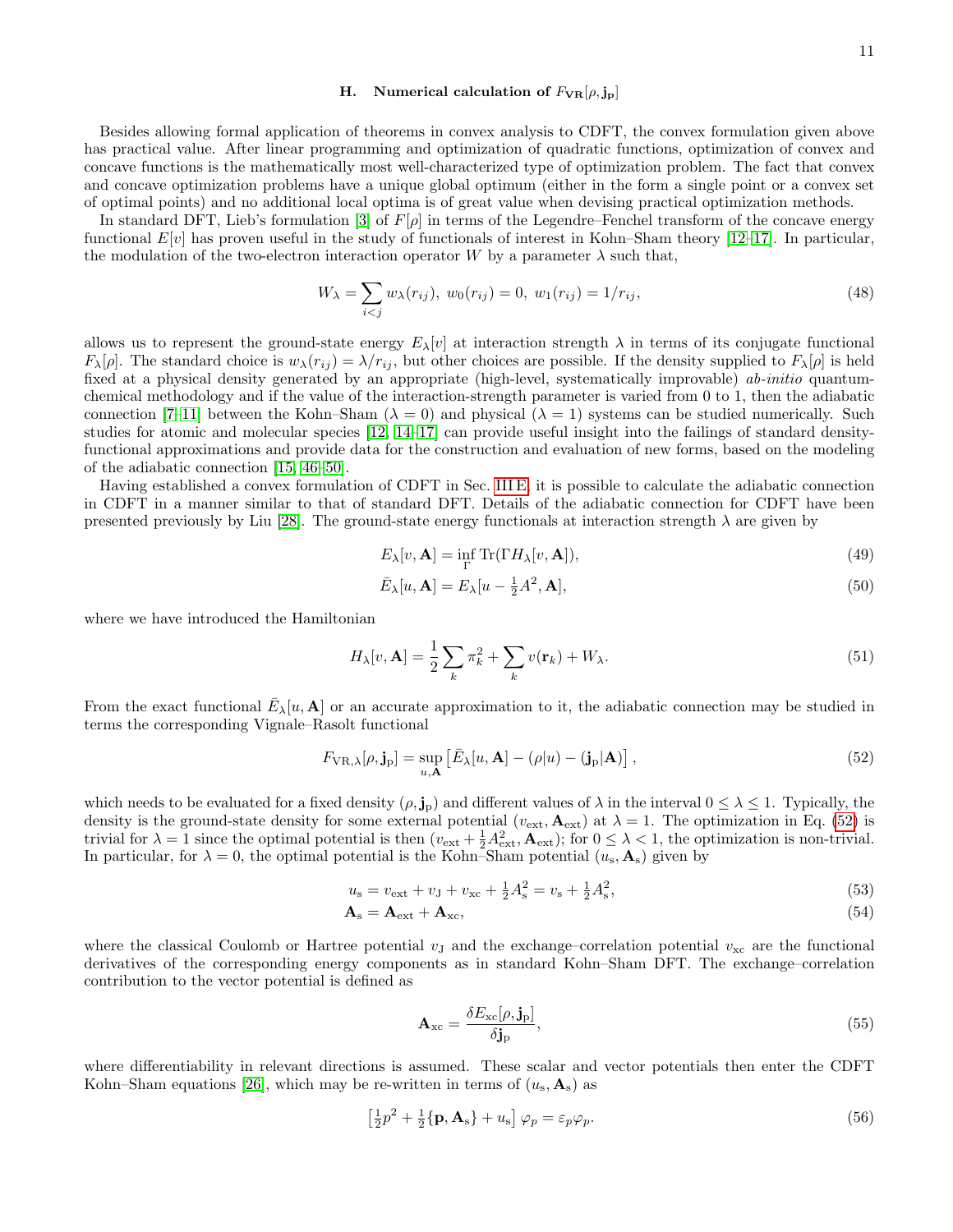If the spin dependent  $\mathbf{B}(\mathbf{r}_k) \cdot \mathbf{S}$  term is included in the Hamiltonian of Eq. [\(10\)](#page-3-3) with the modified interactions of Eq. [\(48\)](#page-10-2), then similar arguments apply. Two-component spinors rather than one-particle orbitals then occur in the Kohn–Sham equations, allowing for a treatment of non-collinear magnetism.

Even in the absence of external magnetic fields, violations of non-interacting v-representability—that is, the existence of a ground-state density of the fully interacting Hamiltonian  $H_1[v, \mathbf{A}]$  that cannot be reproduced by Slaterdeterminantal ground-states of the non-interacting Hamiltonian  $H_0[v_s, \mathbf{A}_s]$ —have been shown to be common in twoelectron systems [\[51\]](#page-18-21). In general, an extended Kohn–Sham formalism, allowing for an ensemble description and fractional occupation numbers, is therefore required in CDFT as well as in standard DFT.

To facilitate the optimization of  $F_{\rm VR, \lambda}[\rho, \mathbf{j}_p]$  at a general interaction strength  $\lambda$ , we restrict our attention to classes of potentials that can be parameterized in a simple way—for example, as linear combinations of basis functions. The most direct way to benefit from the concavity of  $\bar{E}[u, A]$  is to parameterize u rather than v in the affine form

$$
u(\mathbf{r}) = u_{\text{ref}}(\mathbf{r}) + \sum_{t} b_t f_t(\mathbf{r}),
$$
\n(57)

$$
\mathbf{A}(\mathbf{r}) = \mathbf{A}_{\text{ref}}(\mathbf{r}) + \sum_{t} \mathbf{c}_t g_t(\mathbf{r}).
$$
\n(58)

The use of u rather than v eliminates the  $A^2$  term and the associated quadratic dependence on  $c_t$ , thereby simplifying the equations obtained upon substitution in Eq. [\(52\)](#page-10-1). Importantly, it also ensures that all stationary points are true global maxima. To perform optimizations similar to those in Refs. [\[13–](#page-17-9)[17\]](#page-18-0), all that remains is to be able to calculate the ground-state energy  $\bar{E}_{\lambda}[u, A]$  with sufficient accuracy and to choose appropriate basis functions  $\{f_t\}$ and  $\{g_t\}$ . Derivatives with respect to the expansion coefficients  $b_t$  and  $c_t$  may then be used in a quasi-Newton procedure analogous to that in Ref. [\[13\]](#page-17-9). The choice of basis functions and reference potentials raises the issue of a balanced descriptions of u and A, as well as the asymptotic limits and reduction of gauge freedom inherent in the finite basis set. Although important for practical implementation, these issues are beyond the scope of this article.

#### I. A note on spin densities

The formulation of CDFT with  $(u, A)$  as the basic potential and with the intrinsic and extrinsic energies expressed as mutual Legendre–Fenchel transforms makes the introduction of spin straightforward. The addition of the spin-Zeeman operator to the Hamiltonian introduces an energy term containing the spin density  $m(r)$  paired with the magnetic field,  $(m|B) = (m|\nabla \times A)$ . A partial integration transfers the curl operator to the spin density and gives a surface term if the integration domain is finite. Neglect of the surface term leads to the energy term

$$
(\mathbf{m}|\nabla \times \mathbf{A}) = (\mathbf{\nabla} \times \mathbf{m}|\mathbf{A})
$$
\n(59)

and a theory with  $(\rho, \mathbf{j}_m)$  as the basic density. Here,

$$
\mathbf{j}_{\mathbf{m}} = \mathbf{j}_{\mathbf{p}} + \nabla \times \mathbf{m},\tag{60}
$$

is the sum of the paramagnetic current and the *spin current*  $\nabla \times \mathbf{m}$ . All results above remain valid with  $\mathbf{j}_\text{p}$  replaced by  $\mathbf{j}_m$  and with suitable modifications of the Hamiltonian and definitions of  $\mathcal{V}_N$  and  $\mathcal{B}_N^{\text{p}}$ .

The use of  $j_m$  as a basic density has been discussed by Capelle and Gross [\[52\]](#page-18-22) as a way to translate functionals between spin-density functional theory (SDFT) and CDFT. The alternative formulation of current-spin DFT (CSDFT) in terms of the charge density  $\rho$ , the spin density m, and the paramagnetic current density  $\mathbf{j}_p$  as separate basic variables is a less attractive formal theory since two independent potentials such as  $(u, A)$  cannot be conjugate to three independent densities  $(\rho, \mathbf{m}, \mathbf{j}_p)$ . On the other hand, construction of practical approximate exchange–correlation functionals may be substantially more difficult with the basic variables  $\rho$  and  $\mathbf{j}_m$ .

## <span id="page-11-0"></span>IV. THE PHYSICAL CURRENT AS A BASIC VARIABLE

Mathematically, it is not surprising that a theory formulated in terms of magnetic vector potentials and wave functions—both gauge-dependent objects—makes use of gauge-dependent basic variables. Indeed, with gaugedependent notions being so deeply entrenched in the theory, it is not trivial to construct a useful reformulation that features only gauge-invariant basic variables. On the other hand, from a physical point of view, it is somewhat unappealing that the paramagnetic current, rather than the physical current, arises as a basic density. Therefore, some authors have attempted the construction of an alternative CDFT, with the physical current as a basic variable. In particular, Pan and Sahni have gone far in arguing that the paramagnetic current density, in some sense, cannot correctly be regarded as a basic CDFT variable [\[22](#page-18-5)[–25\]](#page-18-6).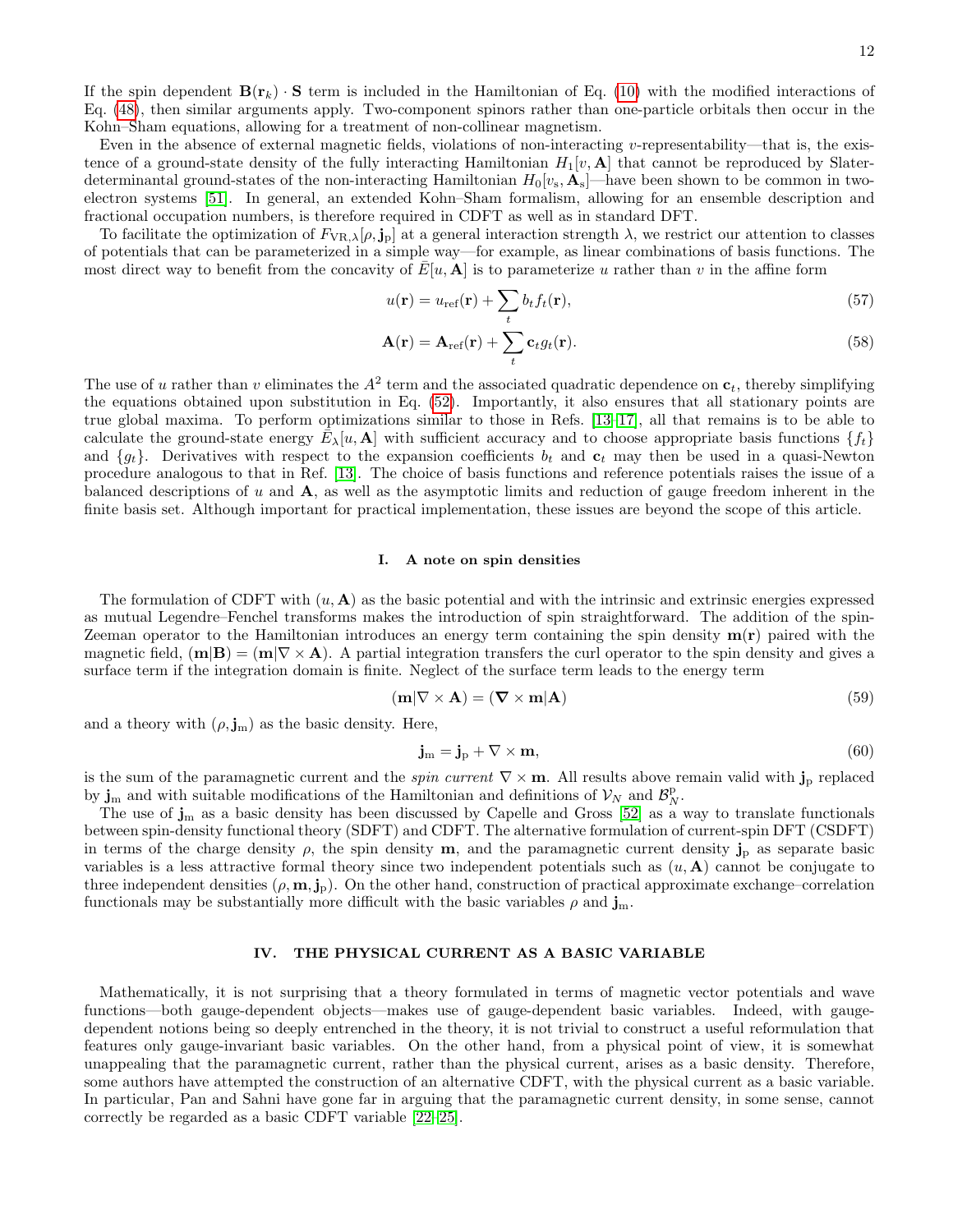### A. Do physical densities determine potentials up to a gauge?

An important question that arises in CDFT is to what extent an HK theorem is possible when the physical densities  $(\rho, j)$  are chosen as the basic densities—that is, whether  $(v_1, \mathbf{A}_1) \nsim (v_2, \mathbf{A}_2)$  always implies that  $(\rho_1, j_1) \neq (\rho_2, j_2)$ .

Two simple observations lend plausibility to this claim. First, for one-electron systems,  $(v, A)$  can be found explicitly given  $(\rho, \mathbf{j})$ . Writing the one-electron wave function as

$$
\psi(\mathbf{r}) = R(\mathbf{r})e^{iS(\mathbf{r})},\tag{61}
$$

where R and S are real valued, we obtain the density  $\rho = R^2$  and physical current density  $\mathbf{j} = \rho(\nabla S + \mathbf{A})$ . Because of the identity  $\nabla \times \nabla S = 0$ , the physical densities  $\rho$  and j determine the external magnetic field,

$$
\mathbf{B}(\mathbf{r}) = \nabla \times \mathbf{A}(\mathbf{r}) = \nabla \times \frac{\mathbf{j}(\mathbf{r})}{\rho(\mathbf{r})}.
$$
 (62)

The scalar potential v may be determined up to a constant from the eigenvalue equation  $(\frac{1}{2}\pi^2 + v - E)\psi = 0$  and the observation that  $\pi = -i\nabla + \mathbf{A} = -i\nabla + \mathbf{j}/\rho - \nabla S$ , yielding

$$
\left[\frac{1}{2}\left(-i\nabla + \frac{\mathbf{j}(\mathbf{r})}{\rho(\mathbf{r})}\right)^2 + v(\mathbf{r}) - E\right]\rho^{1/2}(\mathbf{r}) = 0,
$$
\n(63)

from which  $v(\mathbf{r}) - E$  is uniquely determined. Hence, for a one-electron system, **B** and v are both determined by  $\rho$ and j. For an N-electron system, we obtain more generally

$$
\nabla \times \frac{\mathbf{j}(\mathbf{r})}{\rho(\mathbf{r})} = \nu(\mathbf{r}) + \mathbf{B}(\mathbf{r}),\tag{64}
$$

where  $\nu = \nabla \times \rho^{-1}$  is the vorticity introduced by Vignale and Rasolt [\[26\]](#page-18-7). Vorticity is a gauge-invariant quantity, but it is not clear whether it can be uniquely reconstructed from  $(\rho, \mathbf{j})$ , without a priori knowledge of the external magnetic field B.

Following Pan and Sahni [\[22\]](#page-18-5), the second observation is that, while there is no HK theorem for CDFT in terms of paramagnetic densities, the counterexamples to the existence of an HK theorem for paramagnetic densities (such as the harmonic-oscillator system in Sec. [III C\)](#page-4-0) do not preclude an HK theorem for physical densities.

To see this, note that these counterexamples all exhibit different potentials  $(v_1, \mathbf{A}_1) \sim (v_2, \mathbf{A}_2)$  with the same ground state  $\psi_1 = \psi_2$  and therefore the same paramagnetic density  $(\rho_1, j_{p1}) = (\rho_2, j_{p2})$ . However, according to the original HK theorem, this situation is impossible when  $A_1 = A_2$  since this would imply  $v_2 \neq v_1 + c$  and therefore  $\rho_1 \neq \rho_2$ . We must therefore assume that  $\mathbf{A}_1 \neq \mathbf{A}_2$  in the counterexamples. However, from the assumption  $\mathbf{j}_{p1} = \mathbf{j}_{p2}$ , it then follows that  $\mathbf{j}_1 - \mathbf{j}_2 = \rho_1(\mathbf{A}_1 - \mathbf{A}_2) \neq \mathbf{0}$ . In short, if  $(v_1, \mathbf{A}_1) \nsim (v_2, \mathbf{A}_2)$  share the same ground-state wave function, then the physical densities are not the same. It remains to explore whether it is possible to have different ground states  $\psi_1 \neq \psi_2$  but the same physical densities  $(\rho_1, \mathbf{j}_1) = (\rho_2, \mathbf{j}_2)$ ; if possible, then no HK theorem exists for the physical current densities.

General arguments for an HK theorem for physical current densities have been put forth by Pan and Sahni [\[22,](#page-18-5) [23\]](#page-18-23) and by Diener [\[44\]](#page-18-16). However, as discussed below, neither of these arguments amounts to a rigorous proof. To our knowledge, the existence of an HK theorem for physical current densities therefore remains open.

## B. Pan and Sahni's argument

The standard HK theorem of DFT states that  $v \neq v' + c$  implies  $\rho' \neq \rho'$ . The proof has two parts: first, it is shown that scalar potentials that differ by more than a constant must have different wave functions  $\psi$  and  $\psi'$ ; second, this result is combined with the Rayleigh–Ritz variation principle to show that the assumptions  $\rho = \rho'$  and  $v \neq v' + c$  lead to a contradiction. It follows that  $v \neq v' + c$  implies  $\rho \neq \rho'$ .

For CDFT with physical densities, a proof along the same lines has been attempted by Pan and Sahni [\[22\]](#page-18-5). The first part of their argument establishes that different potentials  $(v, A) \nsim (v', A')$  cannot yield the same physical density  $(\rho_0, \mathbf{j}_0) = (\rho'_0, \mathbf{j}'_0)$  if the ground-state wave functions are the same. That is, without loss of generality, it may be assumed in an HK-type argument that the wave functions are different. The second part of their argument seeks to establish, by the Rayleigh–Ritz variation principle, that gauge-inequivalent potentials cannot have both different ground-state wave functions and the same physical ground-state density. To this end, two potentials  $(v, \mathbf{A}), (v', \mathbf{A}') \in$  $V_N$ ,  $(v, A) \neq (v', A')$ , are considered and it is argued that a contradiction arises from the following assumptions: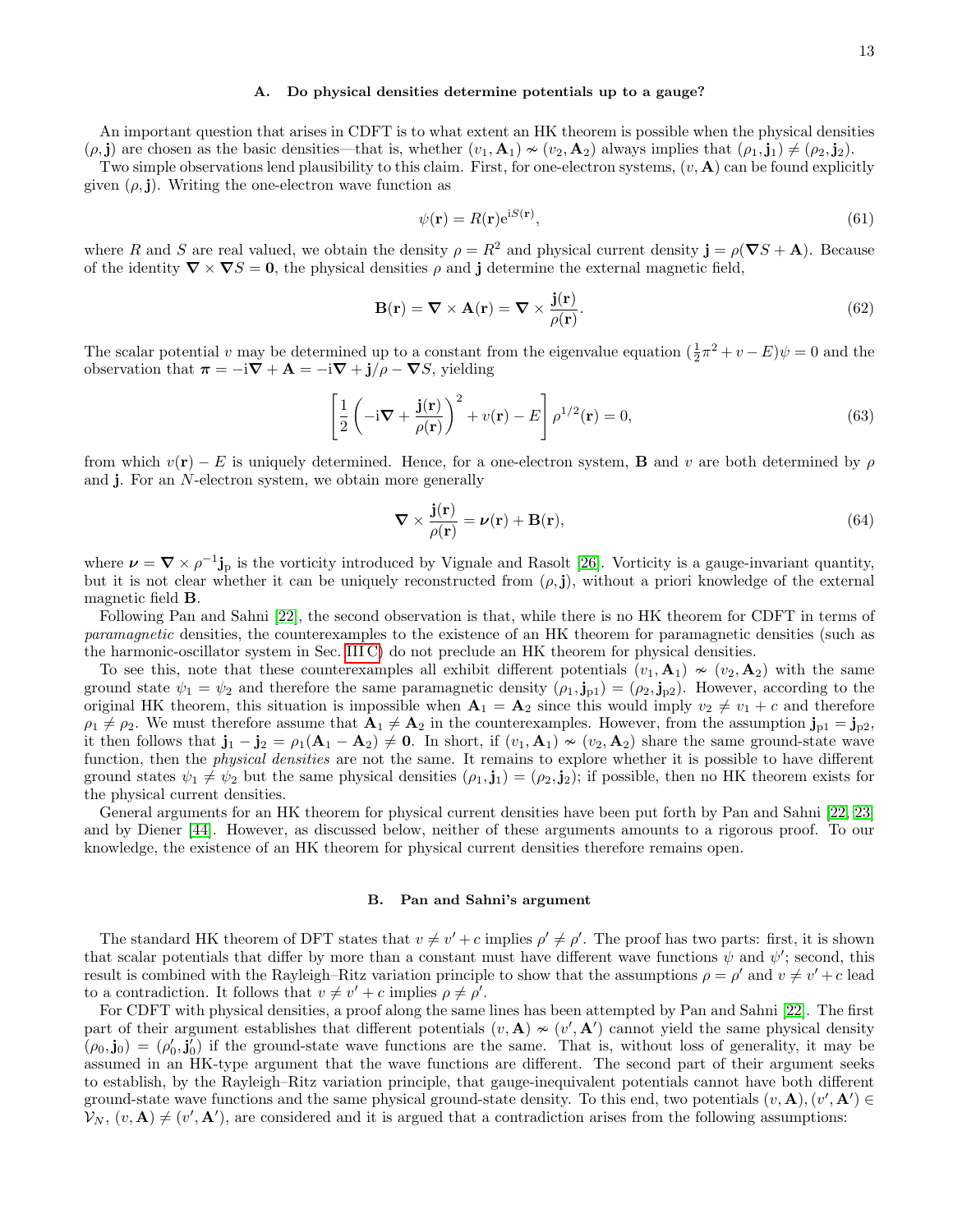- (a) The potentials have the same physical density  $(\rho_0, \mathbf{j}_0)$ .
- (b) The potentials differ by more than a gauge transformation,  $(v', A') \nsim (v, A)$ .

No contradiction can result from (a) alone, so the assumption (b) is crucial for any reductio ad absurdum argument to succeed. For example, because of gauge freedom, (a) and the negation of (b) are certainly not contradictory since this corresponds to the perfectly consistent situation where two potentials that differ by a gauge transformation give rise to the same physical density. A correct proof must therefore contain at least one step that makes use of (b). However, while stated as an assumption, (b) is in fact never used in Pan and Sahni's argument. The argument must consequently be invalid.

In more detail, we here identify an erroneous step in the reasoning in Ref. [\[22\]](#page-18-5), in particular Eqs. (35)–(40). With  $\psi$  and  $\psi'$  denoting the ground states of the two potentials, we obtain Eq. (35) from Ref. [\[22\]](#page-18-5):

<span id="page-13-1"></span>
$$
E = \langle \psi | H[v, \mathbf{A}] | \psi \rangle < \langle \psi' | H[v, \mathbf{A}] | \psi' \rangle. \tag{65}
$$

The identity  $H[v, \mathbf{A}] = H[v', \mathbf{A}'] + (H[v, \mathbf{A}] - H[v', \mathbf{A}'])$  yields for the expectation value on the right-hand side

$$
\langle \psi' | H[v, \mathbf{A}] | \psi' \rangle = E' + \langle \psi' | \frac{1}{2} \pi^2 + v - \frac{1}{2} \pi'^2 - v' | \psi' \rangle = E' + \langle \psi' | \frac{1}{2} \{ \pi, \mathbf{A} \} + v - \frac{1}{2} A^2 - \frac{1}{2} \{ \pi', \mathbf{A}' \} - v' + \frac{1}{2} A'^2 | \psi' \rangle.
$$
(66)

<span id="page-13-0"></span>It is here important to distinguish between  $\pi = \mathbf{p} + \mathbf{A}$  and  $\pi' = \mathbf{p} + \mathbf{A}'$  since the representation of the mechanical momentum operator is gauge and vector-potential dependent. To proceed, we explicitly write out the corresponding physical current density operators, which for the two potentials are given by

$$
\hat{\mathbf{j}}(\mathbf{r}) = \frac{1}{2} \sum_{k} (\pi_k \delta(\mathbf{r}_k - \mathbf{r}) + \delta(\mathbf{r}_k - \mathbf{r}) \pi_k), \tag{67}
$$

$$
\hat{\mathbf{j}}'(\mathbf{r}) = \frac{1}{2} \sum_{k} (\pi'_{k} \delta(\mathbf{r}_{k} - \mathbf{r}) + \delta(\mathbf{r}_{k} - \mathbf{r}) \pi'_{k}).
$$
\n(68)

From these, we may calculate the physical current (assumed to be the same in the two cases) and its interaction with some vector potential  $a(r)$  as

$$
\mathbf{j}_0(\mathbf{r}) = \langle \psi | \hat{\mathbf{j}}(\mathbf{r}) | \psi \rangle = \langle \psi' | \hat{\mathbf{j}}'(\mathbf{r}) | \psi' \rangle \tag{69}
$$

$$
(\mathbf{j}_0|\mathbf{a}) = \langle \psi | \frac{1}{2} \{\boldsymbol{\pi}, \mathbf{a}\} | \psi \rangle = \langle \psi' | \frac{1}{2} \{\boldsymbol{\pi}', \mathbf{a}\} | \psi' \rangle, \tag{70}
$$

where it is important to use primed or unprimed quantities consistently. To ensure that we are using the correct current-density operator for  $\psi'$  in Eq. [\(66\)](#page-13-0), we insert the identity  $\{\pi, A\} = \{\pi' + A - A', A\}$  yielding,

$$
E < E' + (\rho_0|\Delta v) + (\mathbf{j}_0|\Delta \mathbf{A}) + \frac{1}{2}(\rho_0|\Delta A^2). \tag{71}
$$

<span id="page-13-2"></span>where we have introduced  $\Delta v = v - v'$  and  $\Delta \mathbf{A} = A - A'$  and also used the inequality in Eq. [\(65\)](#page-13-1).

Carrying out the above argument with primed and unprimed variables interchanged, we obtain the strict inequality

<span id="page-13-3"></span>
$$
E + E' < E' + E + (\rho_0 | \Delta A^2),\tag{72}
$$

where the last term does not vanish since  $\Delta A^2$  is symmetric in the primed and unprimed variables. In agreement with the HK theorem, a contradiction arises if (and only if)  $A = A'$ . When  $A(r)$  and  $A'(r)$  differ where  $\rho(r) \neq 0$  (as a result of different physical fields or by a gauge transformation), no contradiction arises.

In the argument given in Ref. [\[22\]](#page-18-5), the authors incorrectly identify  $\langle \psi'|\hat{\mathbf{j}}(\mathbf{r})|\psi'\rangle$  and  $\langle \psi'|\hat{\mathbf{j}}'(\mathbf{r})|\psi'\rangle$ , leading to their Eq. (38), which differs from Eq. [\(71\)](#page-13-2) above by the replacement of  $\frac{1}{2}(\rho_0|\Delta A^2)$  with  $\frac{1}{2}(\rho_0|A'^2 - A^2)$ . Since their term is antisymmetric rather than symmetric in the primed and unprimed variables, the authors obtain a contradiction  $E + E' < E + E'$  irrespective of **A** and **A'**, leading to the unjustified conclusion that  $(\rho_0, \mathbf{j}_0)$  determines  $(v, \mathbf{A})$ .

## C. Diener's argument

An earlier attempt to prove an HK-type theorem for physical currents by Diener [\[44\]](#page-18-16) invokes an intriguing strategy for eliminating the term  $(\rho_0|\Delta A^2)$  from Eq. [\(72\)](#page-13-3). The key idea is to replace the external vector potential **A** by an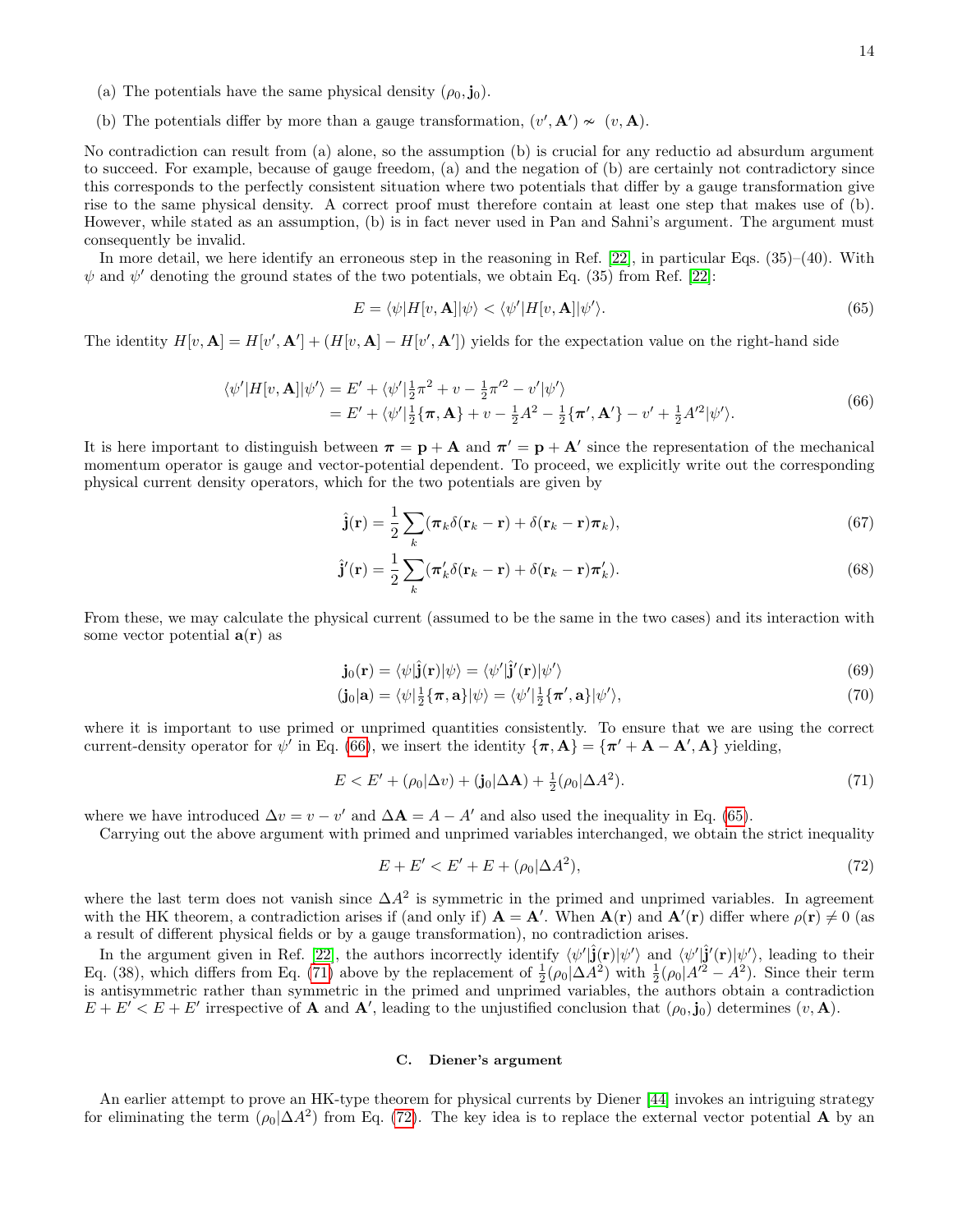effective vector potential  $\mathbf{a}_{\text{eff}}[j, \psi]$  defined to reproduce a given physical current density j from a given wave function  $\psi$  so that

$$
\mathbf{j} = \mathbf{j}_{\mathrm{p};\psi} + \rho_{\psi} \mathbf{a}_{\mathrm{eff}}[\mathbf{j}, \psi]. \tag{73}
$$

Consider now the following rearrangement of the kinetic energy term

$$
\pi^2 = p^2 + {\mathbf{p}, \mathbf{A}} + A^2
$$
  
=  $p^2 - a_{\text{eff}}^2 + {\mathbf{p} + \mathbf{a}_{\text{eff}}}, \mathbf{A} + (\mathbf{a}_{\text{eff}} - \mathbf{A})^2.$  (74)

By definition,  $\frac{1}{2} \langle \psi | {\bf p} + {\bf a}_{\text{eff}}[{\bf j}, \psi], {\bf A} \rangle | \psi \rangle = (j | {\bf A})$ . For a prescribed physical current density  ${\bf j}_0$ , the expectation value of an arbitrary wave function is then

$$
\langle \psi | H[v, \mathbf{A}] | \psi \rangle = \langle \psi | \frac{1}{2} (p^2 - a_{\text{eff}}^2) + W | \psi \rangle + \langle \mathbf{j}_0 | \mathbf{A} \rangle + (\rho | v) + \frac{1}{2} (\rho | (\mathbf{a}_{\text{eff}} - \mathbf{A})^2).
$$
 (75)

The total current evaluated using the effective momentum operator  $p + a_{\text{eff}}$  instead of the true mechanical momentum operator  $\mathbf{p} + \mathbf{A}$  always evaluates to the prescribed current j<sub>0</sub>. Diener then defines a universal density functional of the form

<span id="page-14-0"></span>
$$
F_{\mathcal{D}}[\rho, \mathbf{j}] = \inf_{\psi \mapsto \rho} \langle \psi | H_{\text{eff}}[\mathbf{j}, \psi] | \psi \rangle,\tag{76}
$$

$$
H_{\text{eff}}[\mathbf{j}, \psi] = \frac{1}{2}p^2 - \frac{1}{2}a_{\text{eff}}[\mathbf{j}, \psi]^2 + W. \tag{77}
$$

By exploiting this functional, Diener derives the inequality

<span id="page-14-1"></span>
$$
\langle \psi_0 | H[v, \mathbf{A}] | \psi_0 \rangle \le \langle \psi'_0 | H[v, \mathbf{A}] | \psi'_0 \rangle - \frac{1}{2} (\rho_0 | \Delta A^2), \tag{78}
$$

in lieu of the usual strict Rayleigh–Ritz inequality underlying the HK proof as given in Eq. [\(65\)](#page-13-1). When  $\psi_0'$  is the ground state of potentials that differ by more than a gauge,  $(v', A') \sim (v, A)$ , the above non-strict inequality is (without further ado) taken to be strict in Diener's presentation. If a strict inequality is accepted, a standard reductio ad absurdum proof is possible because the last term of Eq. [\(72\)](#page-13-3) cancels to yield the contradiction  $E + E' < E' + E$ .

We now consider two technical problems not addressed by Diener. The first is that the expectation value being minimized in  $F<sub>D</sub>$  is not bounded from below for densities that vanish at some point. Although unusual, such groundstate densities can arise for small molecules in strong magnetic fields. Consider a wave function  $\Phi_0$  giving rise to a density  $\rho_0$  that vanishes at some point in space **O**. Let us also introduce spherical coordinates  $(r, \theta, \phi)$  about **O**. Then, for the wave functions

$$
\Phi_m(\mathbf{x}_1,\ldots,\mathbf{x}_N) = e^{2\pi i m \sum_{k=1}^N \phi_k} \Phi_0(\mathbf{x}_1,\ldots,\mathbf{x}_N)
$$
\n(79)

with integer m, we see that  $\Phi_m$  and  $\Phi_0$  give rise to the same density  $\rho_0$  but to different paramagnetic current densities related by

$$
\mathbf{j}_{p;m} = \frac{m\hat{\boldsymbol{\phi}}}{r\sin(\theta)}\rho_0 + \mathbf{j}_{p;0},\tag{80}
$$

where  $\hat{\phi}$  is the unit vector in the direction specified by  $\phi$ . As a result,

$$
\mathbf{a}_{m} = \mathbf{a}_{\text{eff}}[\mathbf{j}, \Phi_{m}] = \mathbf{a}_{\text{eff}}[\mathbf{j}, \Phi_{0}] - \frac{m\hat{\phi}}{r\sin(\theta)} = \mathbf{a}_{0} - \frac{m\hat{\phi}}{r\sin(\theta)}.
$$
\n(81)

Calculating the expectation value of the effective Hamiltonian in Eq. [\(77\)](#page-14-0), some terms arising from  $\frac{1}{2}p^2$  cancel terms arising from  $\frac{1}{2}a_m^2$ , leaving

$$
\langle \Phi_m | \frac{1}{2} (p^2 - a_m^2) + W | \Phi_m \rangle = \langle \Phi_0 | \frac{1}{2} (p^2 - a_0^2) + W | \Phi_0 \rangle
$$

$$
+ m \int \frac{\hat{\phi} \cdot \mathbf{j}}{r \sin(\theta)} \, \mathrm{d}\mathbf{r}.
$$
 (82)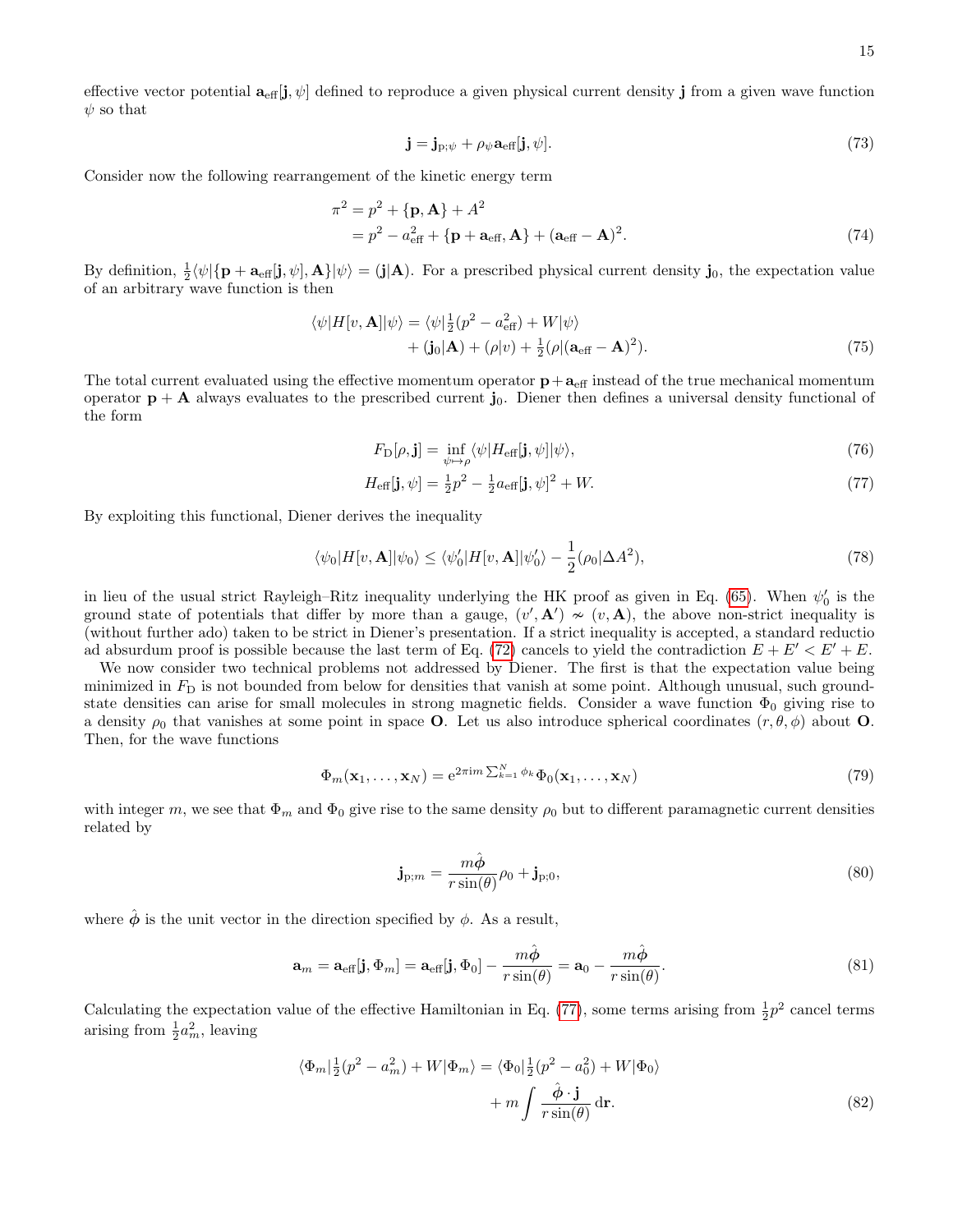For physical currents j with a nonzero last integral, for example a circular current, the expectation value can be decreased without bound, demonstrating that  $F_{\text{D}}[\rho, \mathbf{j}]$  is not well defined on the full domain  $\mathcal{B}_N$ .

The second technical problem in the derivation of the inequality in Eq. [\(78\)](#page-14-1) concerns the strategy of choosing a prescribed  $\mathbf{j}_0$  such that the effective vector potential equals the external vector potential. This amounts to a self-consistency condition [Eq. (11) of Ref. [44\]](#page-18-16),

$$
\mathbf{j}_0 = \mathbf{j}_{\mathrm{p};\Phi_{\mathrm{D}}} + \rho_0 \mathbf{a}_{\mathrm{eff}}[\mathbf{j}_0, \Phi_{\mathrm{D}}] = \mathbf{j}_{\mathrm{p};\Psi[\boldsymbol{v},\mathbf{A}]} + \rho_0 \mathbf{A},\tag{83}
$$

where  $\Phi_{\rm D}$  minimizes  $\langle \Phi_{\rm D} | H_{\rm eff}[\mathbf{j}_0, \Phi_{\rm D}] | \Phi_{\rm D} \rangle$  and  $\Psi[v, \mathbf{A}]$  is the ground state of the external potentials giving rise to  $(\rho_0, j_0)$ . Diener's derivation of the inequality in Eq. [\(78\)](#page-14-1) hinges on the ability to reproduce the paramagnetic current density from a ground state  $\Psi[v, \mathbf{A}]$  of  $H[v, \mathbf{A}]$  by a minimizing wave function in  $F_{\mathcal{D}}[\rho_0, \mathbf{j}_0]$ . However, it is unclear whether this is always possible.

#### D. Constrained search with physical currents

In lieu of a rigorous proof for an HK-type theorem for physical currents, it is possible to proceed by conjecturing such a result and exploring its consequences. Additionally, an important point is that a mapping from ground state densities to potentials may not be required for a formulation of CDFT, provided that the theory can be constructed by some other means such as a constrained search or Legendre–Fenchel transformation formalism. We shall here explore such issues in the framework introduced by Pan and Sahni [\[22–](#page-18-5)[25\]](#page-18-6) in more detail.

A complication due to the choice of the physical current as a basic variable is that constraints of the type " $\psi \to \rho$ ,j" require explicit reference to a vector potential, because the physical current is not determined by the wave function alone. Care must therefore be exercised when developing a constrained-search formalism for physical currents.

For each magnetic field under consideration, we fix a gauge. Hence, we choose a mapping

$$
\mathbf{B}(\mathbf{r}) \mapsto \mathbf{a}[\mathbf{B}](\mathbf{r}) \tag{84}
$$

from magnetic fields to magnetic vector potentials, and also fix the constant shift of scalar potentials in some way. From the conjecture that a ground state density  $(\rho, \mathbf{j})$  uniquely determines a gauge class of potentials  $(v, \mathbf{A})$ , we may now write mappings

$$
(\rho, \mathbf{j}) \leftrightarrow (\nabla v, \mathbf{B}) \leftrightarrow (v, \mathbf{a}[\mathbf{B}])
$$
\n(85)

Hence, we may write the scalar potential, the external magnetic field and its vector potential as functionals  $v = w[\rho, j]$ ,  $\mathbf{B} = \mathbf{b}[\rho, \mathbf{j}]$ , and  $\mathbf{A} = \mathbf{a}[\mathbf{b}[\rho, \mathbf{j}]$  of the physical densities; these are representatives of the equivalence class  $(v, \mathbf{A})$ .

Given potentials  $(v, \mathbf{A})$ , we may determine the corresponding ground state  $\psi_0$  and physical ground-state densities  $(\rho, \mathbf{j}) \in \mathcal{B}_N$ , and express the energy as

$$
E[v, \mathbf{A}] = \langle \psi_0 | \frac{1}{2} p^2 + W | \psi_0 \rangle + (\rho | v - \frac{1}{2} A^2) + (\mathbf{j} | \mathbf{A}). \tag{86}
$$

Using the mapping from densities to potentials, a universal density functional could in principle internally reconstruct the ground state potentials, and obtain the intrinsic energy via

$$
F_{\text{PS}}[\rho, \mathbf{j}] = E\left[w[\rho, \mathbf{j}], \mathbf{a}[\mathbf{b}[\rho, \mathbf{j}]]\right] - (\rho \, | \, w[\rho, \mathbf{j}] - \frac{1}{2}a[\mathbf{b}[\rho, \mathbf{j}]]^2) - (\mathbf{j} \, | \, \mathbf{a}[\mathbf{b}[\rho, \mathbf{j}]]).
$$
\n(87)

Furthermore, we may define a non-universal constrained-search functional that depends explicitly on the external vector potential,

$$
F_{\rm PS}^{\rm cs1}[\rho, \mathbf{j}, \mathbf{A}] = \inf_{\Gamma \mapsto (\rho, \mathbf{j} - \rho \mathbf{A})} \text{Tr}(\Gamma(\frac{1}{2}p^2 + W))
$$
  
=  $F_{\rm VR}[\rho, \mathbf{j} - \rho \mathbf{A}],$  (88)

where we note that  $\mathbf{j} - \rho \mathbf{A} = \mathbf{j}_p$ . In principle, given the conjectured one-to-one mapping between potentials and physical densities, a functional of physical densities may internally reconstruct the corresponding potentials. This observation is relied on in the definition of  $F_{PS}$  and it is tempting to consider also a universal constrained-search functional that exploits this idea,

$$
F_{\rm PS}^{\rm cs2}[\rho, \mathbf{j}] = \inf_{\Gamma \mapsto (\rho, \mathbf{j} - \rho \mathbf{a}[\mathbf{b}[\rho, \mathbf{j}]])} \text{Tr}(\Gamma(\frac{1}{2}p^2 + W))
$$
  
=  $F_{\rm VR}[\rho, \mathbf{j} - \rho \mathbf{a}[\mathbf{b}[\rho, \mathbf{j}]]].$  (89)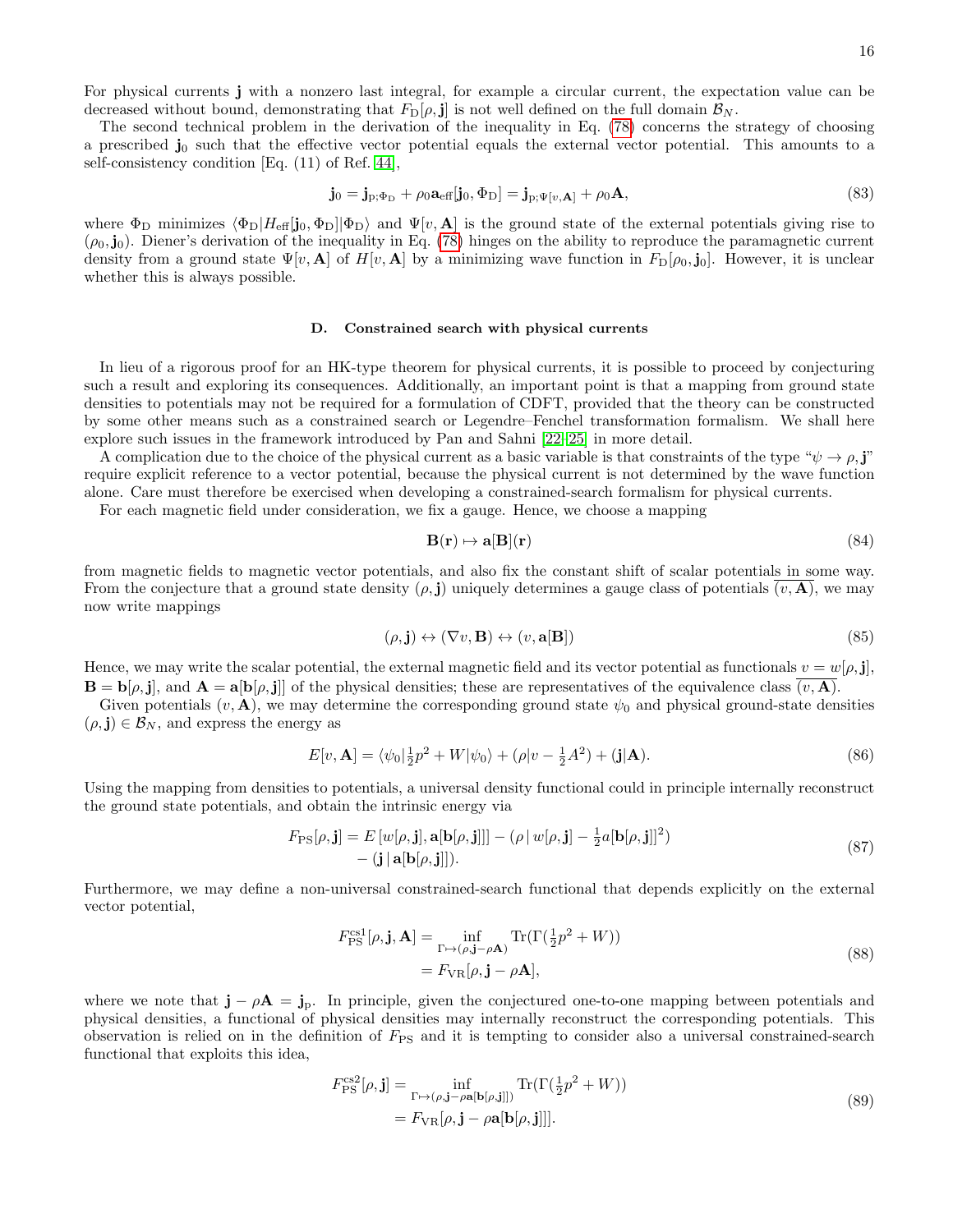Consider now the reformulation of the minimization in Eq. [\(11\)](#page-3-2) as a nested minimization over physical densities and wave functions.

$$
E[v, \mathbf{A}] = \inf_{\rho', \mathbf{j}'} \left[ \overbrace{\inf_{\Gamma \mapsto \rho', \mathbf{j}' - \rho' \mathbf{A}} \text{Tr}(\Gamma(\frac{1}{2}p^2 + W))}^{\text{Fes1}[\rho', \mathbf{j}', \mathbf{A}]} \right]
$$
\n
$$
+ (\rho'|v - \frac{1}{2}A^2) + (\mathbf{j}'|\mathbf{A}) \right]
$$
\n(90)

A constrained-search-like expression is thus possible, but the functional that arises from the nested minimization is the non-universal functional  $F_{\rm PS}^{\rm cs1}$ . A minimization over the universal functional  $F_{\rm PS}^{\rm cs2}$  is here not equivalent,

$$
E[v, \mathbf{A}] \neq \inf_{\rho', \mathbf{j}'} \left[ \overbrace{\inf_{\Gamma \mapsto \rho', \mathbf{j}' - \rho' \mathbf{a} [\mathbf{b}[\rho', \mathbf{j}'] \right]}}^{\text{Ffss2}} \text{Tr}(\Gamma(\frac{1}{2}p^2 + W)) + (\rho' | v - \frac{1}{2}A^2) + (\mathbf{j}' | \mathbf{A}) \right]. \tag{91}
$$

<span id="page-16-1"></span>To establish the non-equality, consider the introduction of a new scalar potential  $u = v - \frac{1}{2}A^2$ . Written in terms of  $u_-,$  the right-hand side of Eq. [\(91\)](#page-16-1) has the form of a Legendre–Fenchel transformation and consequently a functional of  $(u_-, A)$  that is concave by construction. However, writing the harmonic oscillator energy of Sec. [III E](#page-6-0) in terms of this scalar potential, we see that the resulting energy functional is not concave in  $(u_-, A)$  (it is in fact only concave in scalar potentials  $u_{\lambda} = v + \lambda A^2$  for  $\lambda \ge \frac{1}{2}$ . Hence this non-concave energy functional cannot equal the concave functional defined in terms of  $F_{\rm PS}^{\rm cs2}$ . In previous work (see, e.g., Eqs. (24)–(28) of Ref. [\[23\]](#page-18-23)), these two non-equivalent functionals were conflated.

The constrained-search approach to CDFT with the physical current as a basic variable is substantially complicated by the fact that a wave function does not determine the physical current. It does not appear possible to construct a functional that is both universal and admits a straightforward variation principle. Moreover, unlike the situation when  $\mathbf{j}_p$  is a basic variable, a simple redefinition of the scalar potential does not simultaneously yield a concave energy functional and linear pairing between potentials and physical densities. An avenue for further study could be to consider the properties of a universal intrinsic energy functional of the physical densities. Such a functional cannot be convex in the pair  $(\rho, \mathbf{i})$  as a whole, but could possibly be convex in  $\rho$  (for a fixed i) and concave in j (for a fixed  $\rho$ ), which would enable at least partial Legendre–Fenchel transformations.

## <span id="page-16-0"></span>V. CONCLUSIONS

In this work we have compared formulations of CDFT based on different choices of basic variables. While the usual formulation in terms of  $(\rho, j_p)$  and  $(v, A)$  does not lead to a one-to-one mapping between potentials and densities, it allows for the construction of a useful density functional theory via a constrained search approach. A drawback with this choice of basic variables is that  $E[v, A]$  is not concave, making a full Legendre–Fenchel transform treatment infeasible. However, as shown here, concavity can be restored by considering the conjugate variables  $(\rho, \mathbf{j}_p)$  and  $(u, \mathbf{A})$ , where  $u = v + \frac{1}{2}A^2$ . This allows the application of convex analysis in analogy with Lieb's formulation of standard DFT [\[3\]](#page-17-2). Such a formulation is particularly natural in the context of the study of adiabatic connections for CDFT functional construction, which can be done in a manner similar to that undertaken for standard DFT [\[12,](#page-17-7) [14–](#page-17-8)[17\]](#page-18-0). The information garnered from such analysis would be suitable for comparison with Kohn–Sham implementations of CDFT based on functionals of  $(\rho, \mathbf{j}_p)$ .

Alternative CDFT formulations based on the physical densities  $(\rho, j)$  have also been critically examined. Pan and Sahni's [\[22](#page-18-5)[–25\]](#page-18-6) recent attempt to formulate such a theory is found to be unsatisfactory. Both their attempt to prove the existence of a one-to-one mapping between potentials and densities and their constrained-search formulation were found to be flawed. An earlier attempt to formulate a CDFT in terms of the physical current by Diener [\[44\]](#page-18-16) has also been examined, and technical difficulties with this approach have been highlighted. Despite the appealing physical motivation behind this choice of basic variables, we thus find that a formal justification for such a framework is currently lacking. Furthermore, while it remains open whether or not an analogue of the Hohenberg–Kohn theorem holds for the physical current, other aspects of standard DFT such as the variation principle, the constrained-search formalism, and formulations in terms of Legendre–Fenchel transformations do not straightforwardly carry over to this type of CDFT. We conclude that the most common formulation in terms of  $(\rho, j_p)$  is presently the most convenient and viable formulation of CDFT.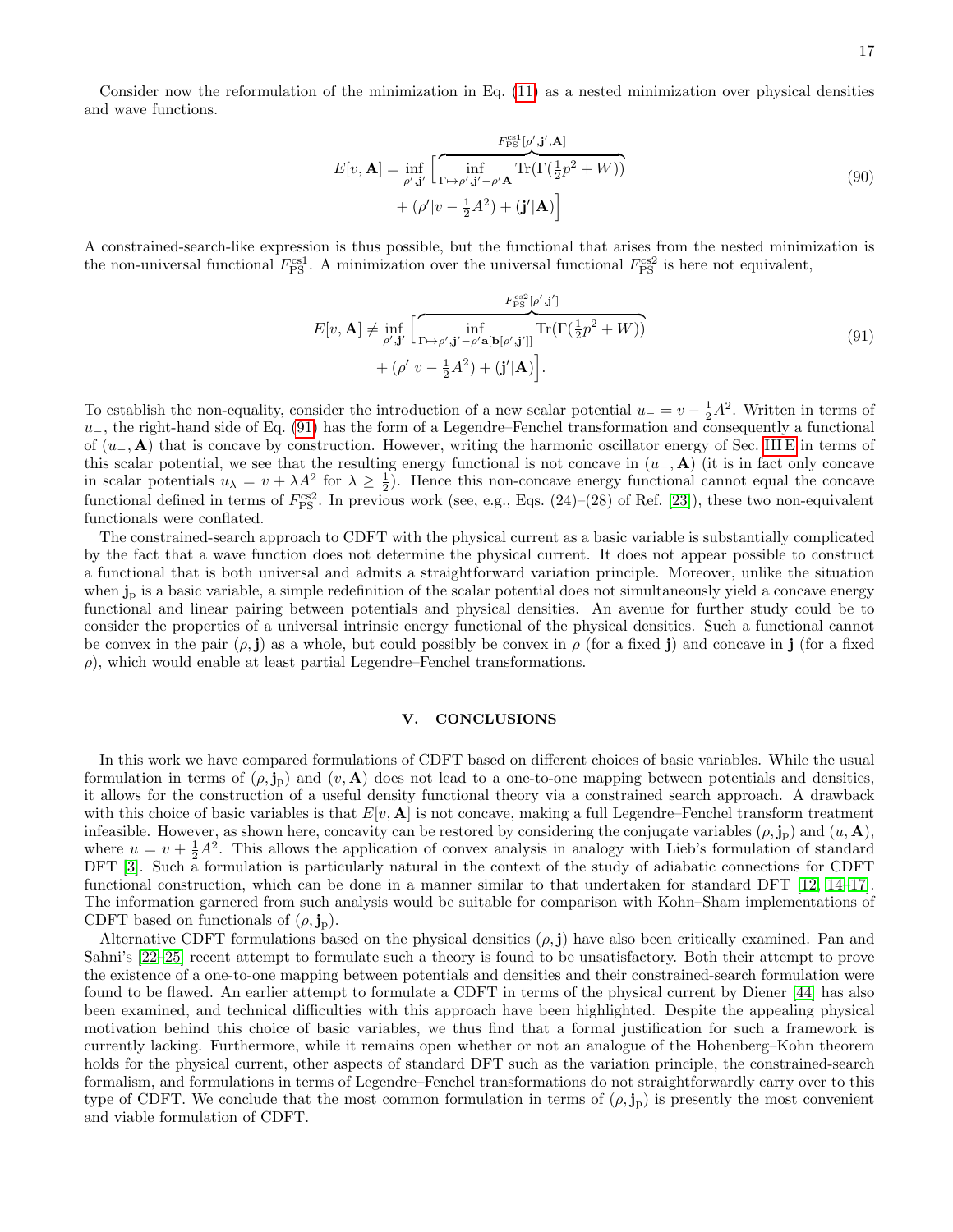### APPENDIX

Let X be a normed vector space and  $X^*$  its dual—that is, the the linear space of all continuous linear functionals on X. A function  $f: X \to \mathbb{R} \cup \{+\infty\}$  is said to be convex if it satisfies the relation

$$
f(\lambda x_1 + (1 - \lambda)x_1) \le \lambda f(x_1) + (1 - \lambda)f(x_2)
$$
\n(92)

for all  $0 \leq \lambda \leq 1$ . The effective domain,  $dom(f)$ , is the set of  $x \in X$  for which  $f(x) < +\infty$ . A function f is lower semi-continuous at  $x_0$  if, for any  $\epsilon > 0$ , there exists  $\delta > 0$  such that  $f(x) \ge f(x_0) - \epsilon$  whenever  $|x - x_0| < \delta$ ; f is lower semi-continuous if it is lower semi-continuous at all  $x \in X$ .

A lower semi-continuous convex function  $f: X \to \mathbb{R} \cup \{+\infty\}$  may be represented by its conjugate  $f^* : X^* \to$  $\mathbb{R} \cup \{+\infty\}$  in the manner

$$
f^*(y) = \sup_{x \in X} [(x|y) - f(x)], \tag{93}
$$

$$
f(x) = \sup_{y \in X^*} [(x|y) - f^*(y)], \tag{94}
$$

where  $f^*$  is also lower semi-continuous and convex. The dual function  $y_0 \in X^*$  is said to be a subgradient of f at  $x_0 \in X$  if it satisfies the inequality

<span id="page-17-10"></span>
$$
f(x) \ge f(x_0) + (x - x_0|y_0), \quad \forall x \in X.
$$
\n(95)

The set of all subgradients of f at  $x_0$  is called the subdifferential  $\partial f(x_0)$  and is a (possibly empty) convex subset of  $X^*$ . Subgradients and subdifferentials of  $f^*$  are defined in an analogous manner. The function f and its conjugate satisfy Fenchel's inequality  $f(x) + f^*(y) \ge (x|y)$ , which is sharpened into the equality  $f(x) + f^*(y) = (x|y)$  whenever the equivalent reciprocal relations

$$
y \in \underline{\partial}f(x) \iff x \in \underline{\partial}f^*(y) \tag{96}
$$

are satisfied.

A function  $f: X \to \mathbb{R} \cup \{-\infty\}$  is said to be concave if  $-f$  is convex. Its conjugate is defined in the same manner as for convex functions but with sup replaced by inf; likewise, subgradients and subdifferentials are defined as for a convex function but with the inequality sign reversed in Eq. [\(95\)](#page-17-10).

#### ACKNOWLEDGMENTS

This work was supported by the Norwegian Research Council through the CoE Centre for Theoretical and Computational Chemistry (CTCC) Grant No. 179568/V30 and the Grant No. 171185/V30 and through the European Research Council under the European Union Seventh Framework Program through the Advanced Grant ABACUS, ERC Grant Agreement No. 267683. A. M. T. is also grateful for support from the Royal Society University Research Fellowship scheme.

- <span id="page-17-0"></span>[1] P. Hohenberg and W. Kohn, Phys. Rev. 136[, B864 \(1964\).](http://dx.doi.org/10.1103/PhysRev.136.B864)
- <span id="page-17-1"></span>[2] M. Levy, [Proc. Natl. Acad. Sci. USA](http://dx.doi.org/10.1073/pnas.76.12.6062) 76, 6062 (1979).
- <span id="page-17-2"></span>[3] E. H. Lieb, [Int. J. Quantum Chem.](http://dx.doi.org/10.1002/qua.560240302) 24, 243 (1983).
- <span id="page-17-3"></span>[4] H. Eschrig, The Fundamentals of Density Functional Theory, 2nd ed. (Edition am Gutenbergplatz, 2003).
- [5] W. Kutzelnigg, [J. Mol. Struct. \(Theochem\)](http://dx.doi.org/10.1016/j.theochem.2006.05.012) 768, 163 (2006).
- <span id="page-17-4"></span>[6] P. W. Ayers, Phys. Rev. A **73**[, 012513 \(2006\).](http://dx.doi.org/10.1103/PhysRevA.73.012513)
- <span id="page-17-5"></span>[7] J. Harris and R. O. Jones, [J. Phys. F Met. Phys.](http://dx.doi.org/10.1088/0305-4608/4/8/013) 4, 1170 (1974).
- [8] D. C. Langreth and J. P. Perdew, [Solid State Commun.](http://dx.doi.org/10.1016/0038-1098(75)90618-3) 17, 1425 (1975).
- [9] O. Gunnarsson and B. I. Lundqvist, [Phys. Rev. B](http://dx.doi.org/10.1103/PhysRevB.13.4274) 13, 4274 (1976).
- [10] O. Gunnarsson and B. I. Lundqvist, [Phys. Rev. B](http://dx.doi.org/10.1103/PhysRevB.15.6006.3) 15, 6006 (1977).
- <span id="page-17-6"></span>[11] D. C. Langreth and J. P. Perdew, [Phys. Rev. B](http://dx.doi.org/10.1103/PhysRevB.15.2884) 15, 2884 (1977).
- <span id="page-17-7"></span>[12] F. Colonna and A. Savin, [J. Chem. Phys.](http://dx.doi.org/10.1063/1.478234) **110**, 2828 (1999).
- <span id="page-17-9"></span>[13] Q. Wu and W. Yang, [J. Chem. Phys.](http://dx.doi.org/10.1063/1.1535422) 118, 2498 (2003).
- <span id="page-17-8"></span>[14] A. M. Teale, S. Coriani, and T. Helgaker, J. Chem. Phys. 130[, 104111 \(2009\).](http://dx.doi.org/10.1063/1.3082285)